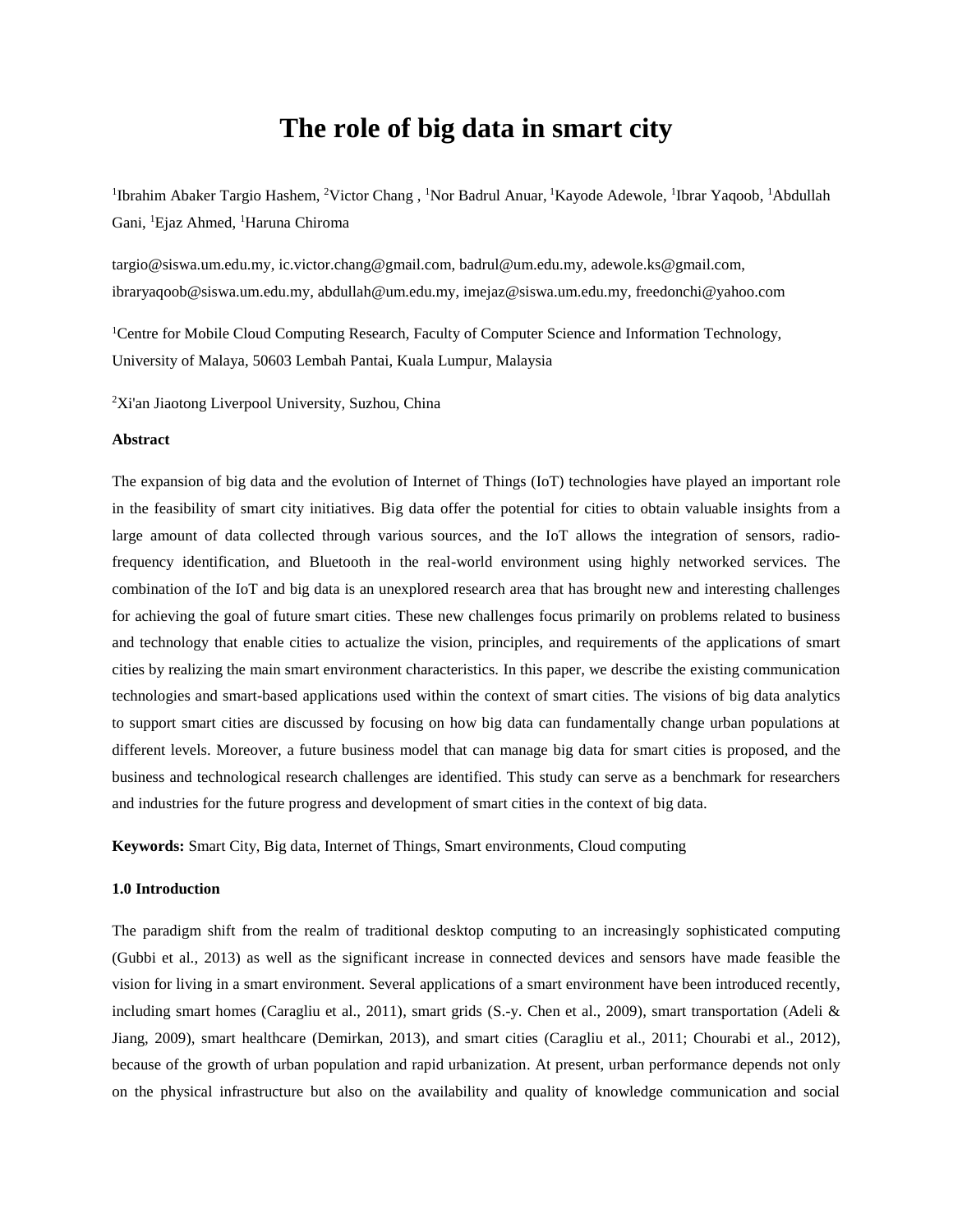infrastructure (Caragliu et al., 2011). The key enabler of these smart city applications is possibly the IoT in which everyday objects and devices are connected to the network technologies.

The promise of a smart city leads to an exponential increase in data by several orders of magnitude. Consequently, such enormous volumes of data or big data are at the core of the services rendered by the IoT. The phenomenon of big data has long been characterized by volume, velocity, and a variety of data types that have been created at everincreasing rates (Khan et al., 2014). Big data offers the potential for the city to obtain valuable insights from a considerable amount of data collected through various sources. Certainly, the characteristics of such data mostly include unstructured features compared with big data collected by other means (M. Chen et al., 2014). Figure 1 illustrates the landscape of the smart technologies with big data and cloud computing, in which various smart applications exchange information using embedded sensor devices and other devices integrated with the cloudcomputing infrastructure to generate large amounts of unstructured data. These large amounts of unstructured data are collected and stored in the cloud or data center using distributed fault tolerant databases such as Not Only SQL, which is used to improve a single service or application and is shared among various services (Borgia, 2014). Thus, the programming model for processing large data sets with parallel algorithms can be used for data analytics to obtain value from the stored data.

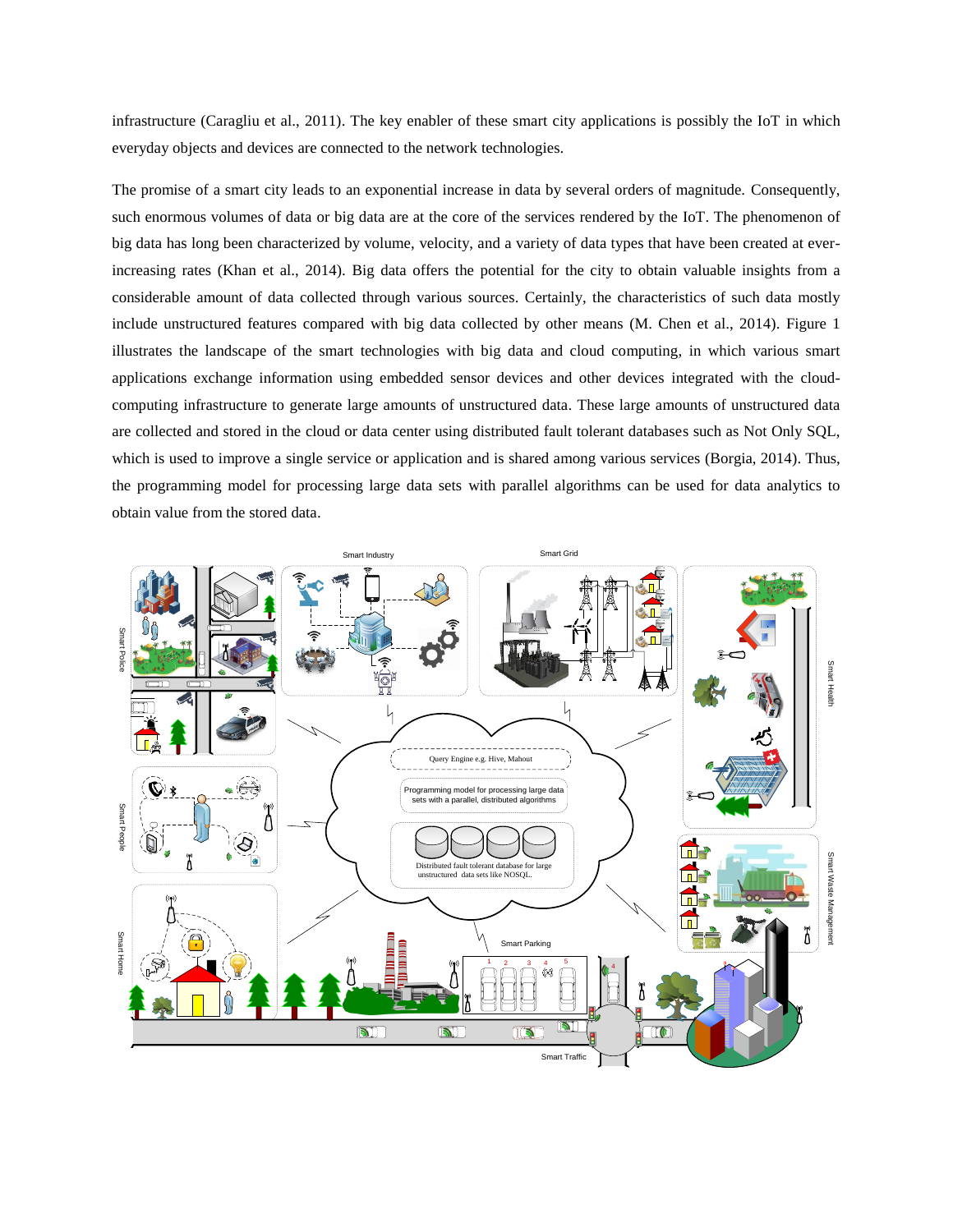## **Fig. 1** Landscape of the smart city and big data technologies

Smart cities have played a key role in transforming different areas of human life, touching sectors such as transportation, health, energy, and education. For example, the data of weather information are significantly increasing at a rapid pace. Identifying and obtaining valuable information from large amounts of weather data can be extremely beneficial in terms of agricultural development. Moreover, analytics of the weather data can help inform the people in advance about the possible hazardous conditions (e.g., flood information, extremely hot weather, drought, and so on) (Fan & Bifet, 2013). Governments have begun to embrace smart city ideas to improve the living standard of their citizens and to implement big data applications (Jimenez et al., 2014). Big data for the smart city can transform every sector of a nation's economy (Batty, 2013). Such transformation enables cities to actualize the learning principles and requirements of the applications of the smart city by realizing the main smart environment characteristics. These characteristics include, among other things, sustainability, resilience, governance, improved quality of life, and intelligent management of natural resources and city facilities (Al Nuaimi et al., 2015). The smart city takes advantage of emerging technologies, such as wireless sensor networks (WSN), to reduce cost and resource consumption. However, applying big data analytics in the smart environment remains in its infancy stage. One of the emerging technologies with the huge potential to enhance smart city services is big data analytics (Al Nuaimi et al., 2015). At present, a large amount of data is being generated from different data sources, such as smartphones, computers, sensors, cameras, global positioning systems, social networking sites, commercial transactions, and games. Given that the data generated in our present digitized world continuously grow, efficient data storage and processing facilities have posed challenges to the traditional data mining and analytics platforms. Big data analytics can extract meaningful information from the oceans of data produced by sensor devices. Effective analysis and utilization of big data is a key factor for the success in many business and service domains, including the smart city application. The application of big data in a smart city has many benefits and challenges, including the availability of large computational and storage facilities to process streams of data produced within a smart city environment. One of the possible means to tap this benefit is a reliance on cloud computing services and IoT technologies.

The goal of this study is to offer a comprehensive survey of big data in smart cities, more specifically, the role of big data for sustainability and improvement on the living standards in urban cities. Thus, this paper is motivated by two factors. First is the current availability of smart devices that generate large heterogeneous datasets every day. The second factor is the smart applications that offer a seamless connection between different objects involved in smart city realization. Possibly, the most relevant related work appears in (Al Nuaimi et al., 2015; Kitchin, 2014). However, our study differs from the previous papers by providing a comprehensive and in-depth analysis of state-ofthe-art technologies and by presenting a structure of big data in smart cities. Other related work includes big data, smart cities, and city planning (Batty, 2013) and intelligent services for big data science (Dobre & Xhafa, 2014). The work in (Gubbi et al., 2013) offers a conceptual IoT framework with cloud computing at the center as well as a model of end-to-end interaction between various stakeholders in a cloud-centric IoT framework, thereby making the model comparable to the structure of big data in a smart city.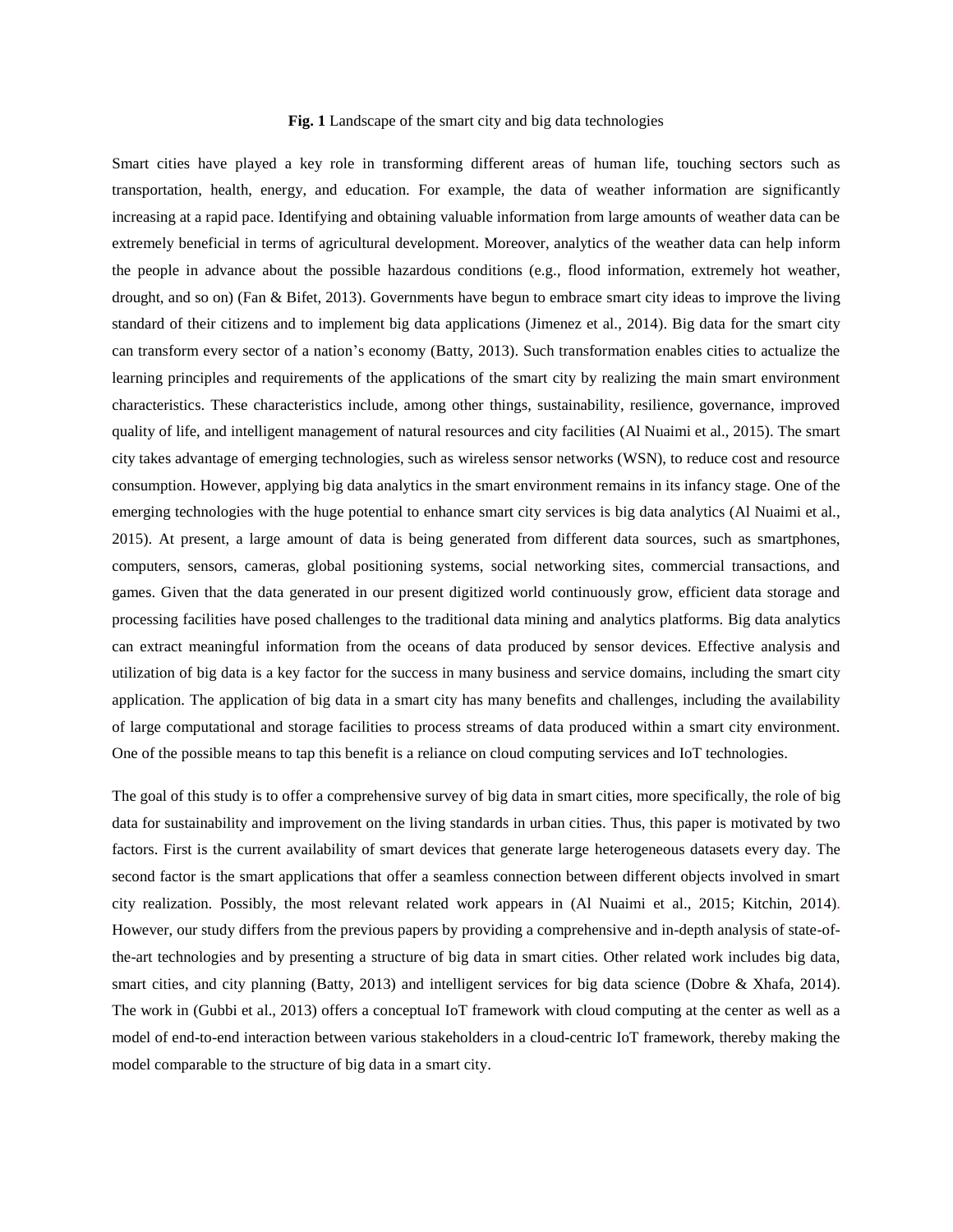The rest of the paper is organized as follows. Section 2 discusses state-of-the-art smart cities and big data. Section 3 presents the smart city technologies. Section 4 proposes a new structure of big data and smart city. Section 5 provides smart-based applications, which include healthcare, transportation, governance, and smart grid. Section 6 proposes a future business model. Section 7 looks at the different case studies of a smart city. Section 8 discusses the research challenges that remain to be addressed as future research directions. Section 9 provides the concluding remarks.

#### **2.0 State-of-the-Art Technologies**

The IoT provides a platform for sensors and actuator devices to communicate seamlessly within the smart city environment and enables an increasingly convenient information sharing across platforms (Gubbi et al., 2013). The recent adaptation of different wireless technologies places IoT as the next revolutionary technology by benefiting from the full opportunities offered by the Internet technology. The IoT has witnessed recent implementation in the smart city to develop intelligent systems such as smart grids, smart retail, smart homes, smart water, smart transportation, smart healthcare, and smart energy (Gubbi et al., 2013). However, a universally agreed definition of a smart city is yet to be conceived, and recognizing common global trends is challenging (Morabito, 2015). The smart city focuses on applying the next-generation information technology to all walks of life, embedding sensors and equipment in hospitals, power grids, railways, bridges, tunnels, roads, buildings, water systems, dams, oil and gas pipelines as well as other objects worldwide, thereby forming the IoT (Su, Li, Fu, et al., 2011). The Internet revolution led to the interconnection between people at an unprecedented scale and pace. The next revolution will be the interconnection between objects to create a smart city. The smart city emphasizes the interconnection of sensing and actuating devices, thereby allowing information sharing across platforms through a unified framework. Such sharing is achieved by seamless ubiquitous sensing, data analytics, and information representation with cloud computing as the unifying framework. The present is the post-PC era, in which smartphones and other handheld devices are changing our environment by making it increasingly interactive and informative (Gubbi et al., 2013).

Big data systems are stored, processed, and mined in smart cities efficiently to produce information to enhance different smart city services. In addition, big data can help decision makers plan for any expansion in smart city services, resources, or areas. The various characteristics of big data demonstrate its considerable potential for gains and advancements. The possibilities are endless; however, they are bounded by the availability of advanced technologies and tools. Big data can achieve its goals and can advance the services in smart cities using the right tools and methods for efficient and effective data analysis. Such effectiveness will encourage collaboration and communication between entities and can facilitate the creation of additional services and applications that can further enhance the smart city. The big data applications can serve many sectors in a smart city, thereby providing better customer experiences and services, which help businesses achieve improved performance (e.g., higher profits or increased market shares). Healthcare can be enhanced by improving preventive care services, diagnosis and treatment tools, healthcare records management, and patient care. Transportation systems can greatly benefit from big data to optimize routes and schedules, accommodate varying demands, and increase environmental friendliness.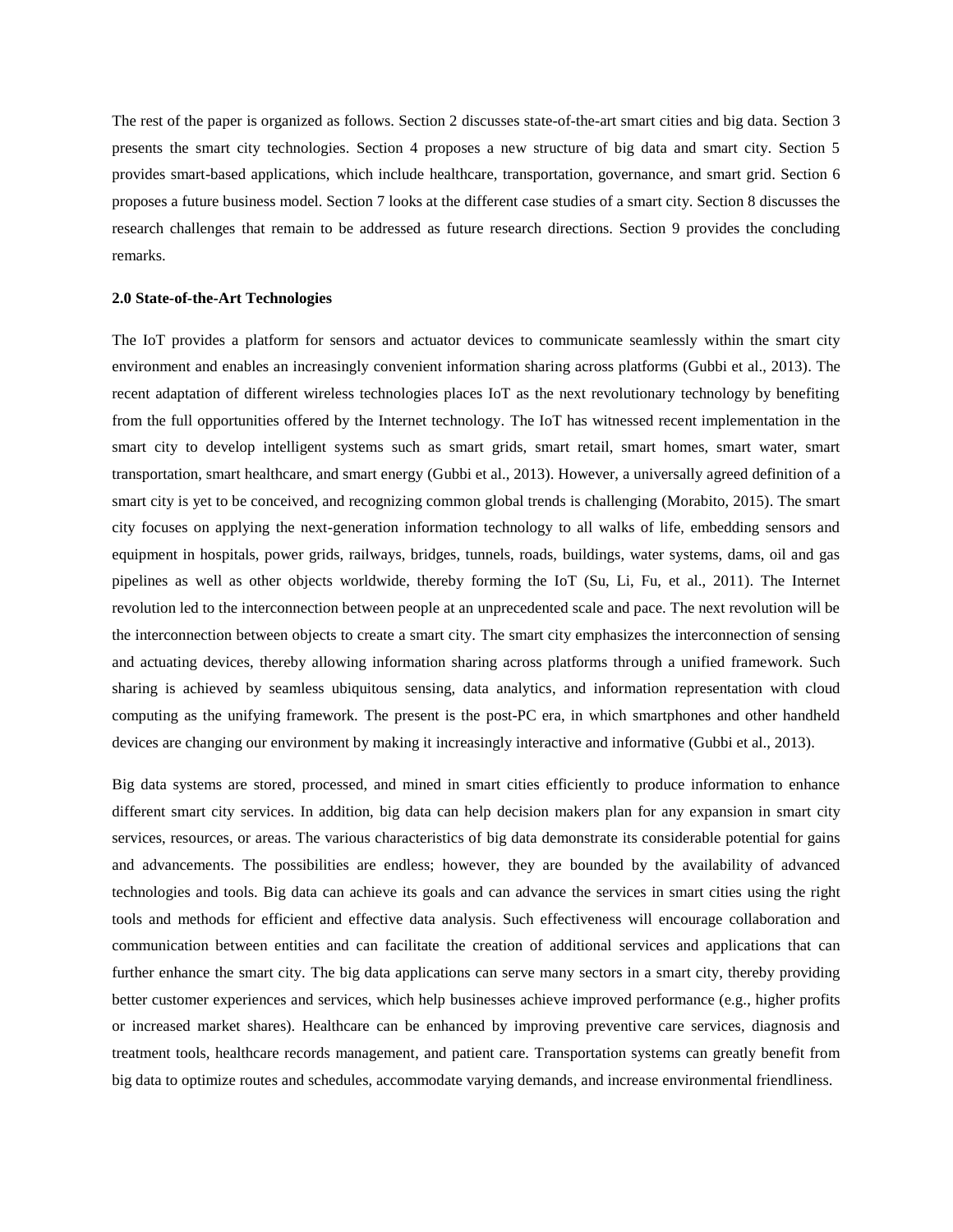Cloud computing (Mell & Grance, 2011) is used to describe a variety of different types of computing models that involve many computers or clusters connected through a real-time communication network. Cloud computing provides services to perform complex large-scale computing tasks such as mining big social network data generated through smartphone applications (V. Chang et al., 2010). Cloud computing services, such as platform as a service (PaaS), software as a service, and infrastructure as a service, can be combined with IoT. Such an amalgamation can transform every business; with the introduction of big data technology, a large amount of data can be processed easily. Moreover, cloud computing can provide the virtual infrastructure for utility computing that integrates monitoring devices, storage devices, analytics tools, visualization platforms, and client delivery (Armbrust et al., 2010). The cost-based model that uses a business framework that cloud computing can offer will enable end-to-end service provisioning for businesses and users to access applications on demand from anywhere (Victor Chang et al., 2010; Chang et al., 2013). Cloud computing also provides the underlying engine via the big data technology such as Hadoop framework (Hashem et al., 2015). Hadoop was introduced to provide an enabling platform and programming models for the distributed processing of large datasets across different clusters. Hadoop comprises two primary components: Hadoop Distributed File System and MapReduce, which are closely related to each other (Hashem et al., 2016; Hashem et al., 2015). Although the real-time requirements of data storage and processing in the smart city are considered, the adoption of streaming architecture will guarantee the efficient and seamless communication between sensing devices within the smart city network. Such technology has been adopted recently with the introduction of many stream processing platforms, such as Apache S4, Storm, and Spark streaming, which can enable data storage and processing across various interconnected nodes.

#### **3.0 Emerging Communication Technologies**

Most big data applications for smart cities require smart networks that connect their components, including the residents' equipment such as cars, smart house devices, and smartphones. This network should be capable of efficiently transferring the collected data from their sources to where big data is collected, stored, and processed and to transfer responses back to the different entities that need them in the smart city (Al Ni). The quality of service (QoS) support in the network is extremely important for real-time big data applications for smart cities. In these applications, all current distributed application events should be transferred in real-time to where they can be processed. These events can be transferred from their sources as raw events or as filtered or aggregated events. In this section, we highlight the different technologies from which the smart city environment can benefit, including smart city IoT and big data technologies. For the smart city to be embraced, the IoT technology that allows different objects to be sensed and controlled remotely across existing network infrastructure needs to be implemented. This undertaking will create opportunities for achieving flexible integration of the various objects in the smart city. Such innovation will improve efficiency and accuracy, as well as provide economic benefits when IoT is augmented with sensors and actuator components. As previously emphasized, an open standard IoT technology will be optimal to achieve this goal. Organizations such as the XMPP initiative, via its XSF foundation, create a framework for open standard technology that is neither tied to any company nor connected with any cloud services. Technology such as REST provides scalable architecture, which allows objects to communicate over Hypertext Transfer Protocol and is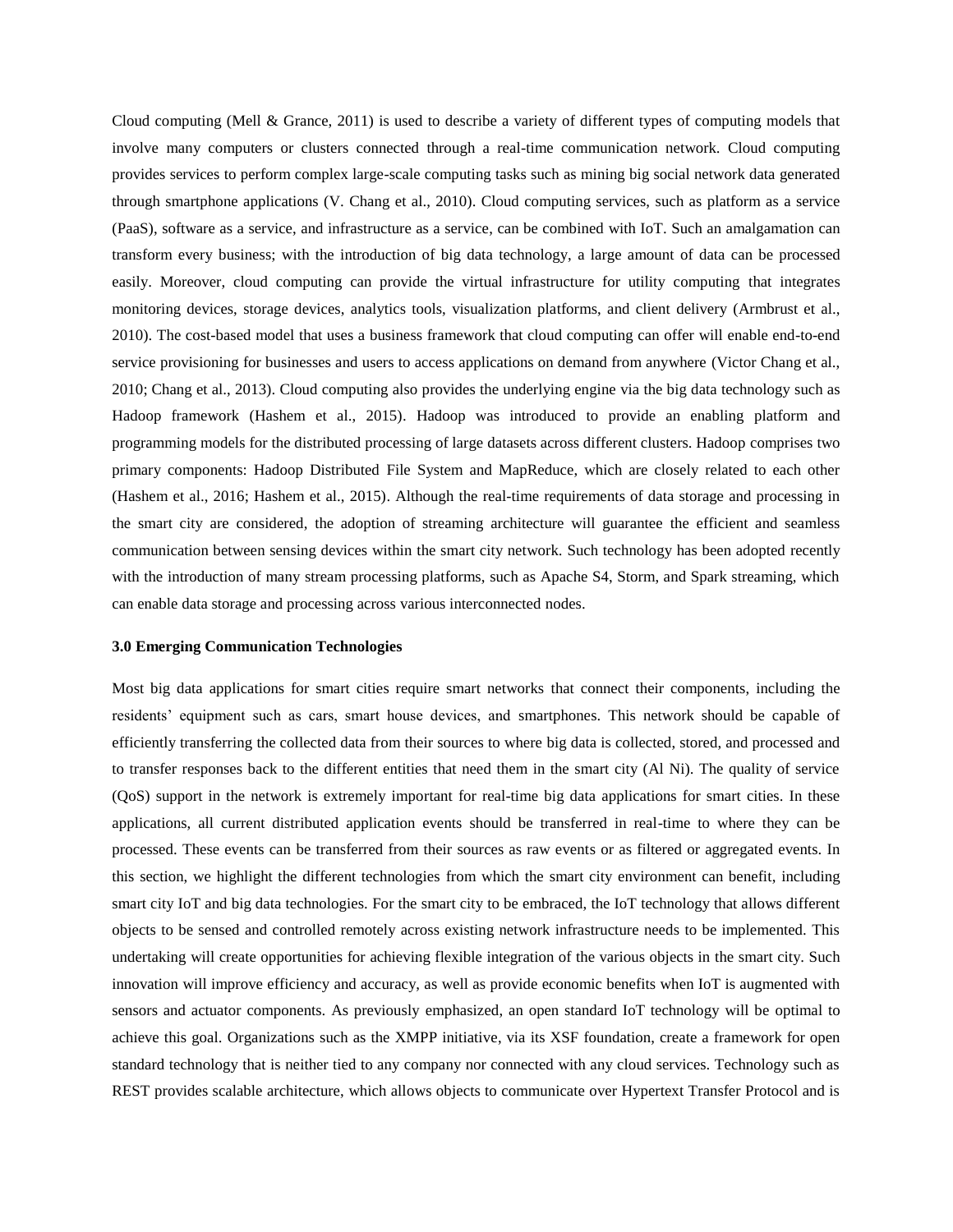easily adopted for IoT applications to provide communication from any object to a central web server (Atzori et al., 2010).

## **3.1 RFID**

RFID operates based on electromagnetic fields to automatically identify and track tags attached to objects. The tags contain electronically stored information and can be active, passive, or battery-assisted passive types. The active type is battery-powered and transmits its ID signal periodically. The passive types are not battery-powered; they use the radio energy transmitted by the reader. The battery-assisted passive type has a small on-board battery and transmits only in the presence of RFID reader. The RFID technology represents a breakthrough in embedded communication and can be used to identify virtually any object, including animals, clothes, and even human beings. This robust application of RFID has made the technology suitable for smart cities; RFID can be applied in hospitals, libraries, and for monitoring cargo (Juels, 2006). Unlike a barcode, an RFID tag can be put inside any object and the reader can still read the signal even when the tag is invisible. This capability has placed RFID at the forefront of building embedded devices with full tracking functionality. For instance, RFID tags can be embedded in a meter, thereby making it a smart reading device. RFID tags are used in many organizations. For example, an RFID tag attached to an automobile during production can be used to track its progress through the assembly line. The RFID microchips embedded in livestock and pets allow the positive identification of animals (Angell & Kietzmann, 2006). Such an identification method enables the realization of smart city intelligent devices through the RFID embedded technology.

## **3.2 WSN**

WSN is a network of distributed autonomous sensing nodes that use low-power integrated circuits and wireless communication technology to distribute data among the connected sensor devices. This network supports hundreds to thousands of low-cost and low-power miniature devices that are connected to one or more sensors. The sensor has a radio transceiver to send and receive signals, as well as a microcontroller, which is an electronic circuit to interface with the sensors and an energy source, usually a battery or an embedded form of energy harvesting (Dargie & Poellabauer, 2010). The ability of the WSN to connect devices with low cost and sizes has improved the possibility of using a sensor network with numerous intelligent sensors. This network enables the seamless connection and sharing of valuable information from different environments, which can be processed and analyzed efficiently (Al Nuaimi et al., 2015). This characteristic of WSN enables it to be useful in many areas, such as industrial process monitoring and control, machine health monitoring, natural disaster prevention, as well as water quality monitoring. The WSN can cope with large-scale deployment in any environment, and it is therefore applicable for smart city integration. The network provides a simple economic approach for deploying distributed monitor and control devices, thereby avoiding the overhead cost that may be incurred in wired systems. The WSN can monitor physical and environmental conditions in real time, such as temperature, pressure, light, and humidity. The devices, such as switches, motors, or actuators, control these environmental conditions via an efficient wireless communication. These characteristics enable WSN to be applicable for smart homes, smart buildings, and for smart health. Although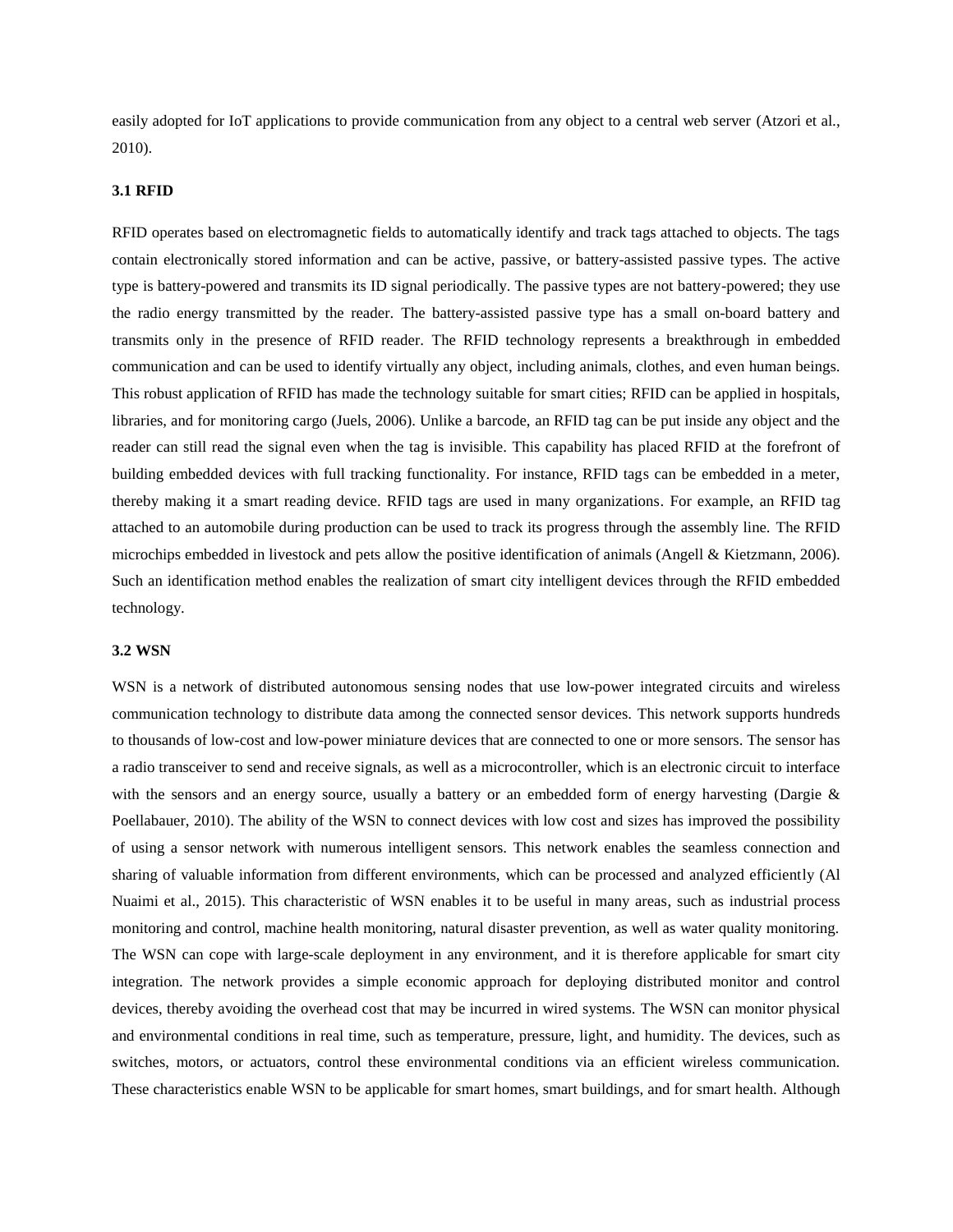WSN faces the challenges of energy consumption most especially at the application level, a number of protocols have been studied to improve WSN in this area (Patil & Biradar, 2012). The wide adoption of WSN can improve communication and businesses in a smart environment. For instance, a WSN project that uses bus infrastructure has been adopted in India and Cambodia to provide villagers with the access to Internet services (Oualhaj et al., 2015).

#### **3.3 WiFi, Ultra-Wideband, ZigBee, and Bluetooth**

A city can be considered smart if it has integrated wireless communication platforms. Wireless communication is a fast-growing technology that provides increasing flexibility and mobility. Wireless technology offers dynamic network formation, low cost, and easy deployment. WiFi is a wireless protocol that serves as a replacement for the standard cable networks and allows users to access the Internet at broadband speeds when connected to an access point or when in ad-hoc mode. Ultra-wideband is oriented to high-bandwidth indoor short-range wireless networks over multimedia links. ZigBee is also designed for short-range wireless communication with provision for long lifetime battery usage capability. Bluetooth is a standard based on a wireless radio system designed for short-range and cheap devices to replace cables for computer peripherals, such as mice, keyboards, joysticks, and printers (Lee et al., 2007). These short-range wireless technologies have played a key role in wireless data transmission, providing low-power consumption network. However, given that some smart devices have great tendency to move from one network to another without communication challenges, the QoS provided by wireless communication technology needs to be improved. The reliability of the wireless communication networks is of utmost importance in smart city realization, coupled with the need for self-organizing and self-healing networks.

#### **3.4 4G LTE, LTE-A, and 5G**

The LTE technology is used to describe 4G wireless network, which is an extension of the existing 3G wireless standards. As such an extension, 4G shifts the paradigm from hybrid data and voice networks to a data-only IP network. Furthermore, 4G uses multiple-input multiple-output (MIMO) and orthogonal frequency division multiplex (OFDM) to acquire more data throughput than 3G. OFDM is a transmission technique that uses many closely spaced carriers modulated with low data rates. This technique is a spectral efficiency scheme that enables high data rates and permits multiple users to share a common channel. To further improve data throughput and spectral efficiency, MIMO uses multiple antennas at the transmitter and receiver. The 4G wireless networks are expected to be used for the majority of the machine for machine communication traffic (Abdalla & Venkatesan, 2012). LTE-Advanced (LTE-A) bridges the gap between 4G and 5G by introducing high bandwidths, and it promises nearly three times greater speed than does the basic LTE network and comprises carrier aggregation, increased MIMO, coordinated multipoint, relay station, and heterogeneous network. In addition, 5G is an improved technology that provides a platform for collecting more than one hundred billion devices and supports bandwidth of up to 10 Gbit/sec with a relatively low latency. Such technology remains in its infancy and is currently undergoing a series of pilot projects. The widespread deployment of 5G networks is projected for 2020 (Ahmad, 2015). The introduction of 5G networks will result in fast and resilient access to the Internet and support for smart city realization. Such networks will introduce new architectures, such as cloud RAN and virtual RAN, which can facilitate an increasingly centralized network establishment and make the best use of server farms through localized data centers at the network edges.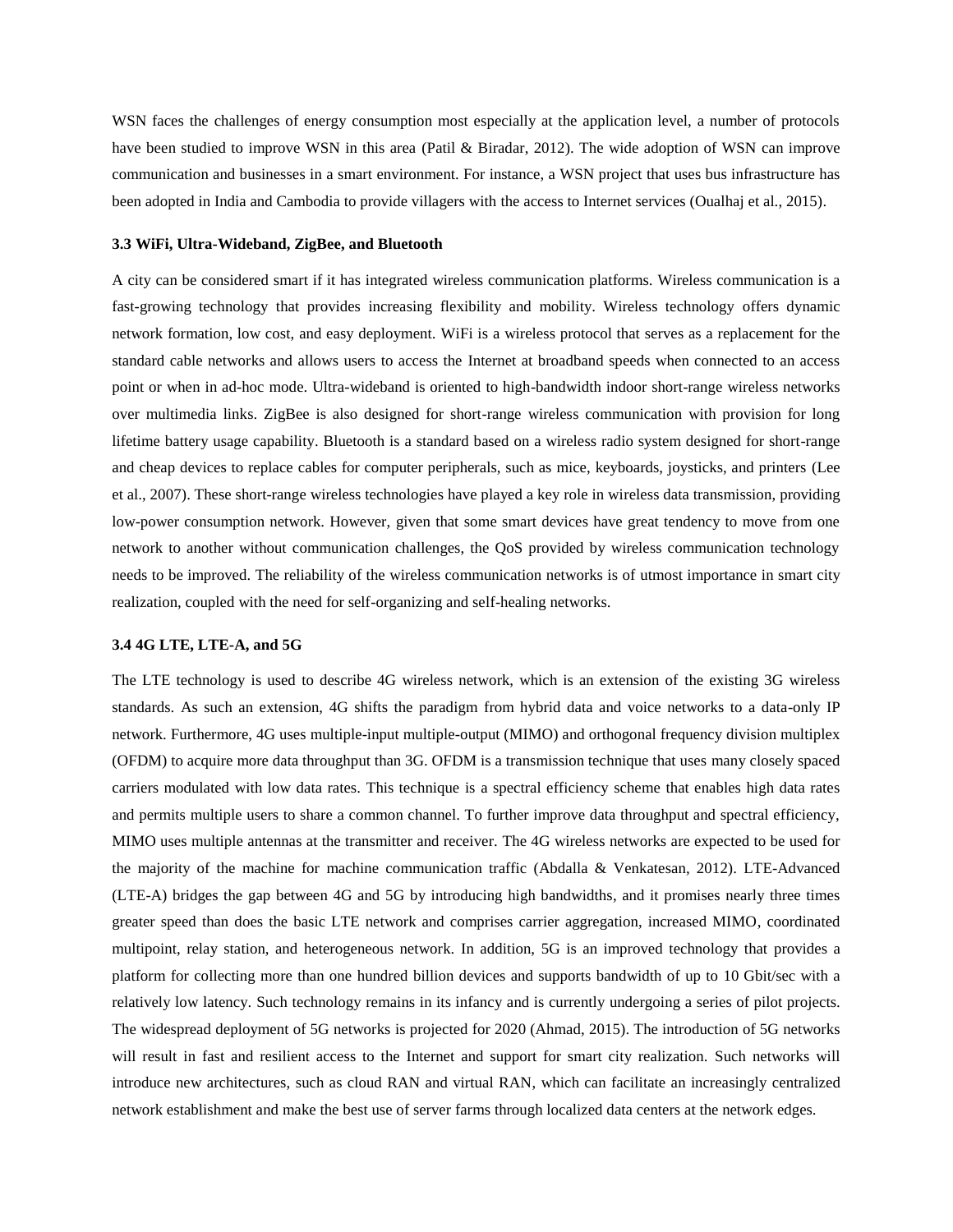#### **3.5 Network Function Virtualization**

The problem of managing network infrastructure has been a concern among network service providers. This problem does not only affect revenue but also limits innovation in the telecommunication industry. Thus, network operators seek to minimize or eliminate their dependence on proprietary hardware (Hawilo et al., 2014). The need to shift the paradigm from a reliance on hardware for core network function gave rise to network function virtualization (NFV). The group of seven telecom operators from the European Telecommunications Standards Institute formed industrial specifications for NFV. NFV is a technology introduced to take advantage of the evolution of information technology virtualization. This technology transfers hardware-based network functions to software-based applications running on commercial off-the-shelf equipment. With the use of NFV, network functions can be initiated from different locations such as data centers, network nodes, and end-user (Operators Network, 2012). This emerging technology provides many benefits, including platform openness, scalability, flexibility, performance improvement, reduced capital, and operating expenditures. The NFV provides support for the following components: physical server, hypervisor, and guest virtual machine. The physical server provides physical resources such as CPU, storage, and RAM. The hypervisor is a virtual machine monitor, which manages physical resources and provides the environment for guest virtual machine to execute. By contrast, the guest virtual machine is a software that emulates the architecture and functionalities of a physical platform on which the desired application is executed. The NFV technology takes advantage of cloud-based infrastructure and networking services to form the NFV infrastructure (Hawilo et al., 2014). Therefore, the applications of this technology to the smart city will include the virtualization of mobile base stations, PaaS, content delivery networks, and home environments.

#### **4.0 Applications of Big Data in the Smart City**

The application of big data technologies for the smart city enables efficient data storage and processing to produce information that can enhance different smart city services. In addition, big data helps decision makers plan for any expansion in smart city services and resources. For big data to achieve its goals and advance services in smart cities, it needs the right tools and methods for efficient and effective data analysis. These tools and methods may encourage collaboration and communication between entities and provide services to many sectors in the smart city, as well as improve customers' experiences and business opportunities. Table 1 provides a summary of the different smart city applications.

#### **4.1 Smart Grid**

The rapid distribution of smart grids has enabled researchers to integrate, analyze, and use real-time power generation and consumption data, as well as other types of environmental data. The improvement in energy efficiency and intelligent services is expected to result in a high investment efficiency of the existing smart grid infrastructure. In a smart grid environment, a large amount of data is generated from different sources, such as the power utilization habits of users, phasor measurement data for situational awareness, and energy consumption data measured by widespread smart meters, among others (Lai & McCulloch, 2015). The efficient use of big data collected from the smart grid environment can help decision makers come up with a wise decision in terms of the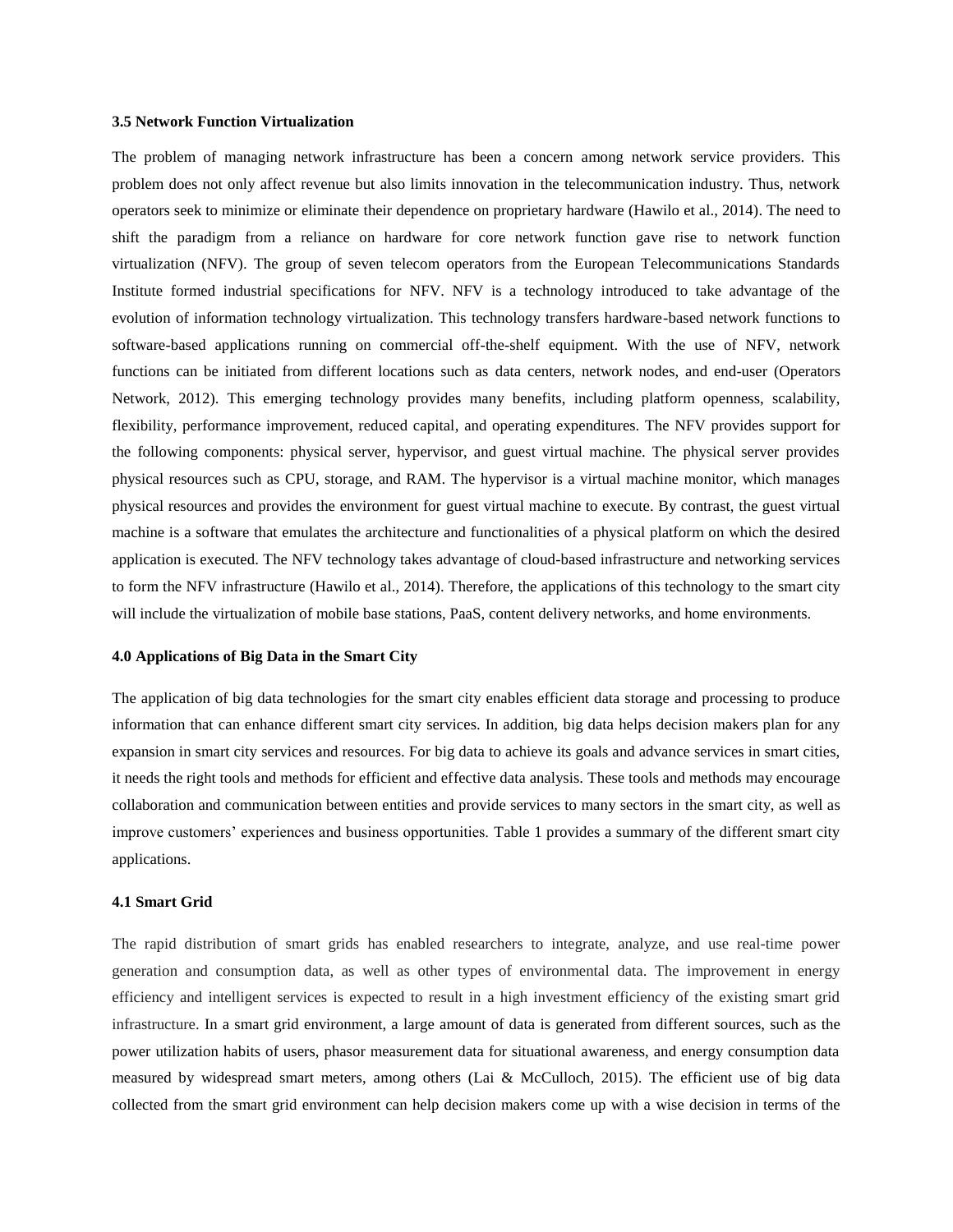supply level of electricity while fulfilling the demands of the user. The analytics of the smart grid data can also help predict the need of the power supply in the future. Furthermore, the analytics of smart grid data can help meet the strategic objectives through specific pricing plans consistent with the supplies, demand, and production models (Al Nuaimi et al., 2015).

#### **4.2 Smart Healthcare**

In the past decade, an enormous amount of data has been generated in the healthcare sector (Demirkan, 2013). The rapid rate of increase in the world's population has facilitated the rapid changes in the models of treatment delivery, and many decisions behind those changes are driven by data. Proper analytics tools can allow healthcare specialists to collect and analyze patients' data, which can likewise be used by insurance agencies and administration organizations. Moreover, proper analytics of big healthcare data can help predict epidemics, cures, and diseases, as well as improve quality of life and avoid preventable death. The sum and constant nature of information accumulated for specific patients' health issues can be increased via intelligent gadgets, which are associated with the home or clinics to monitor behaviors to help understand patient records. In addition, the analytics of large amounts of healthcare data can enable doctors to detect the warning signs of serious illness during the early stage of treatment, which can save hundreds of lives (Roy et al., 2007).

## **4.3 Smart Transportation**

The patterns obtained from the large amounts of traffic data can help improve transportation systems in terms of minimizing traffic congestion by providing alternative routes and reducing the number of accidents by analyzing the history of mishaps, including factors such as their cause and the driver speed. The data generated by transport systems can also help optimize freight movements (Ju et al., 2013). Moreover, the big data collected from smart transport systems can help consolidate shipments and optimize shipping movements by reducing supply chain wastage. Smart transport data can also provide many benefits, such as reducing the environmental impact and increase safety as well as improving end-to-end user experience, among many others.

#### **4.4 Smart Governance**

Big data analytics can play an important role in enabling smart governance (Meijer & Bolívar, 2015; Willke, 2007). The organization or agencies with common interests can easily be identified via data analysis that can lead toward collaboration among them. This collaboration can lead countries toward development. Moreover, big data analytics can help governments establish and implement satisfactory policies because they are already familiar with the needs of the people in terms of health, social care, education, and so on. In addition, the ratio of unemployment can also be reduced by analyzing the big data of different educational institutes.

| Application | <b>Specific Use</b> | IoT               | <b>Possible</b>      | <b>Advantages</b>  | <b>Limitations</b> |
|-------------|---------------------|-------------------|----------------------|--------------------|--------------------|
|             |                     |                   | <b>Communication</b> |                    |                    |
|             |                     |                   | <b>Technologies</b>  |                    |                    |
| Smart       | Health monitoring.  | smart<br>Sensors. | Bluetooth ZigBee     | Early diagnose the | Lack of precision  |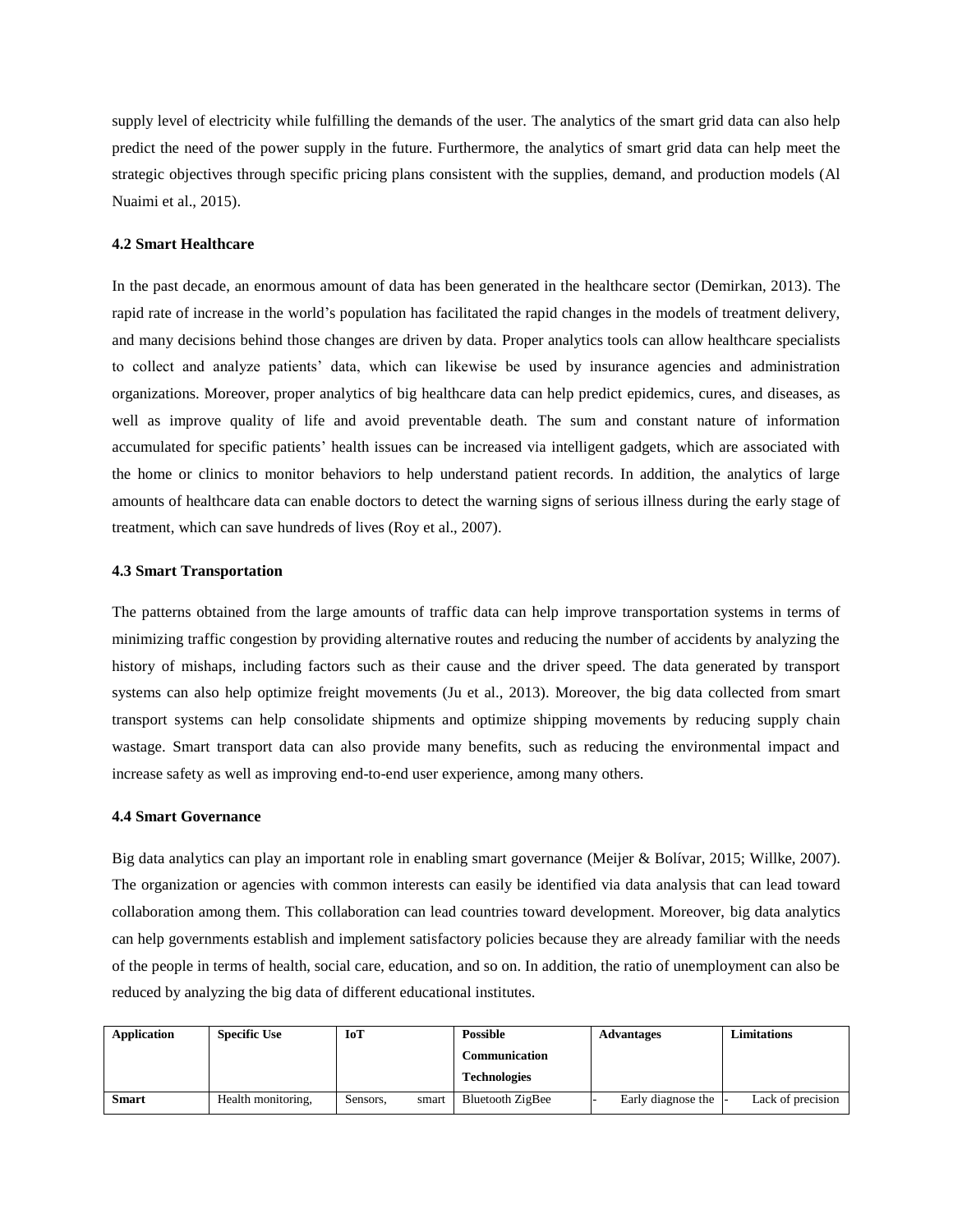| <b>Healthcare</b>     |                       | wearable devices        |                         | disease              |                   |
|-----------------------|-----------------------|-------------------------|-------------------------|----------------------|-------------------|
| <b>Smart</b>          | Efficient<br>route    | Cars.<br>Smart          | RFID, 3G, and 4G        | Automatic traffic    | <b>Network</b>    |
| <b>Transportation</b> | management            | <b>RFID</b><br>Cameras, |                         | management           | disconnectivity   |
|                       |                       | cards                   |                         | Efficient<br>route   | can cause serious |
|                       |                       |                         |                         | management           | accidents         |
|                       |                       |                         |                         | Less congestion      |                   |
| <b>Smart</b>          | To<br>make<br>smart   | Smartphones,            | WiFi,<br>LTE.<br>LTE-A. | in<br>Awareness      | Collection<br>and |
| Governance            | policies with the aim | cameras, sensors        | WiMax.<br>Bluetooth,    | terms of citizens    | analysis of data  |
|                       | of<br>the<br>managing |                         | LoRaWAN,                | needs                | difficult<br>seem |
|                       | citizens              |                         |                         | Clear policy         | task              |
| <b>Smart Grid</b>     | To manage the power   | and<br>Smart meters     | WiFi, Zigbee, Z-Wave    | -Efficient<br>power  | Costly            |
|                       | supply                | Smart readers           |                         | supply               | Hard to manage    |
|                       |                       |                         |                         | Future<br>needs<br>۰ |                   |
|                       |                       |                         |                         | estimation           |                   |

**Table 1.** Summary of different smart city applications

## **5.0 Proposed Structure of the Big Data and Smart City**

With smart city applications producing continuous large data from heterogeneous sources, existing relational database technologies are inadequate to handle such huge amounts of data given the limited processing speed and the significant storage expansion cost. To address this problem, big data processing technologies, which are based on distributed data management and parallel processing, have provided enabling platforms for data repositories, distributed processing, and interactive data visualization (Kang et al., 2016).

The system structure of big data in the smart city, as shown in Figure 2, can be divided into multiple layers to enable the development of integrated big data management and smart city technologies. Each layer represents the potential functionality of big data smart city components. The first layer is the set of objects and devices connected via local and/or wide-area networks. Most of these objects and devices actively generate a huge amount of unstructured data every second. In the second layer, all the collected unstructured data are stored in a shared distributed fault-tolerant databases located either in the city data center equipped with all network elements or by big data storage such as S3, Google cloud services, and Azure from vendors such as Amazon, Google, Microsoft, and Cloudera. Various big data store systems can be used in these cases such as Cassandra, Hbase (George, 2011), MangDB, CouchDB, Voldemort, DynamoDB, and Redis. Within the same layer, the stored data are processed depending on the incoming queries using batch based programming model such as MapReduce framework (Dean & Ghemawat, 2008) or other processing engines used for big data. MapReduce provides a powerful programming model for parallel and distributed processing of large data on clusters. In stream processing, data must be processed quickly so that companies and individuals can react to changes in real time in a smart city environment. Many technologies can help process and act on real-time streaming unstructured data in real time such as Spark, Storm, and S4 (Neumeyer et al., 2010). The smart analysis shown in Figure 1 can be designed using scalable machine learning algorithms or other novel data mining algorithms to provide extraction of patterns and knowledge from large amounts of data. A typical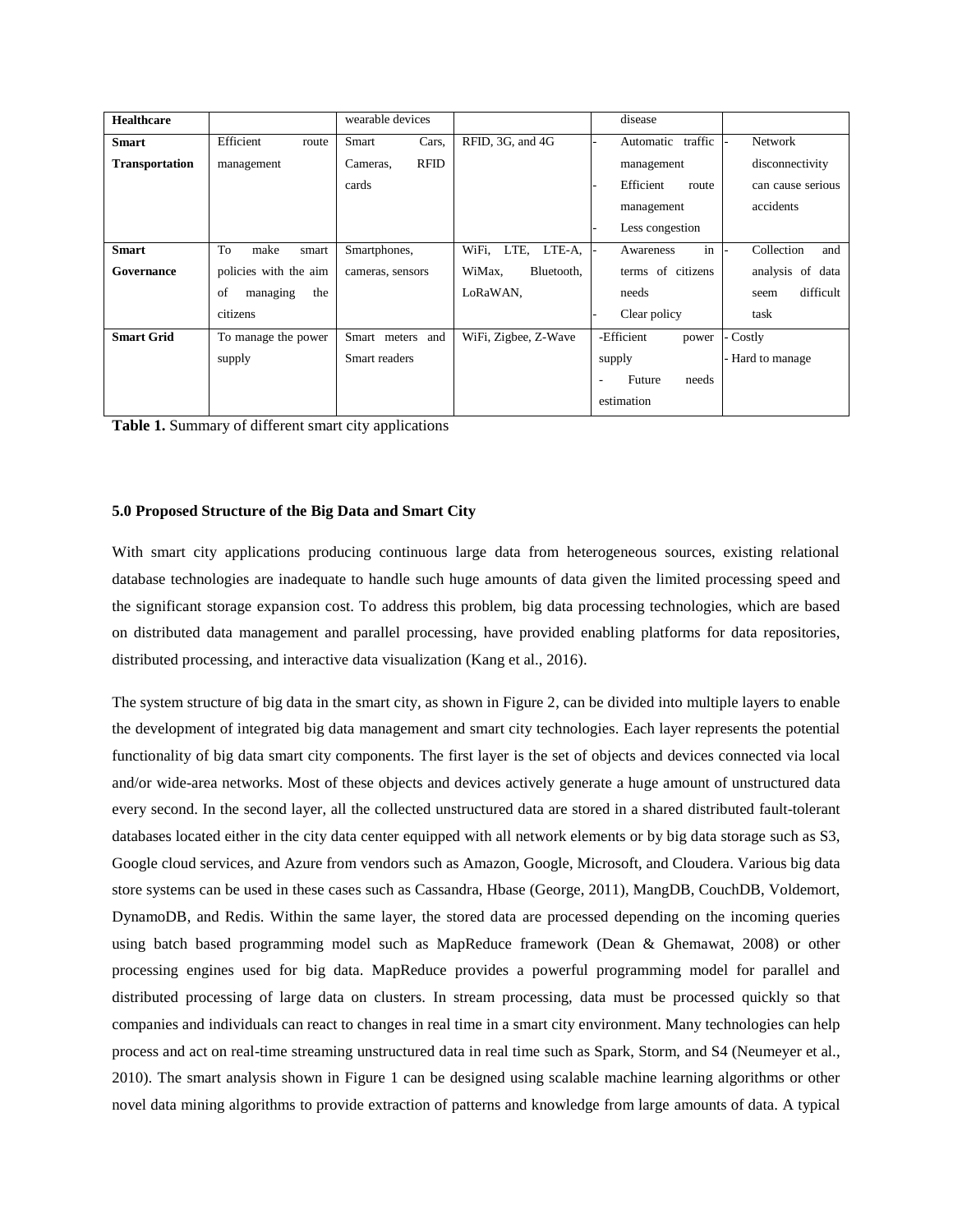example of such technology is Apache Mahout (Owen et al., 2011), in which many machine learning libraries for data filtering, clustering, and classification can be found. The last layer is the application services, in which people and machines directly interact with each other to make smart decisions. Such applications can be used for different purposes such as recommendation, fraud detection, sentiment analysis, intelligent traffic management, and web display analysis.



**Fig.2** Construction frame of big data technologies for smart city

## **6.0 Future Business Model**

Smart city and big data serve as the key components for reforming the future business models. According to (Osterwalder et al., 2005), "*a business model is a conceptual tool that contains a set of elements and their relationships and allows expressing the business logic of a specific firm. It is a description of the value a company offers to one or several segments of customers and of the architecture of the firm and its network of partners for creating*." The big data collected from a smart environment can play an important role in accelerating the process of business model. Uncovering hidden patterns, correlations, and other insights from large amounts of smart environment data can enable business owners to improve their businesses and serve their customers. The analytics of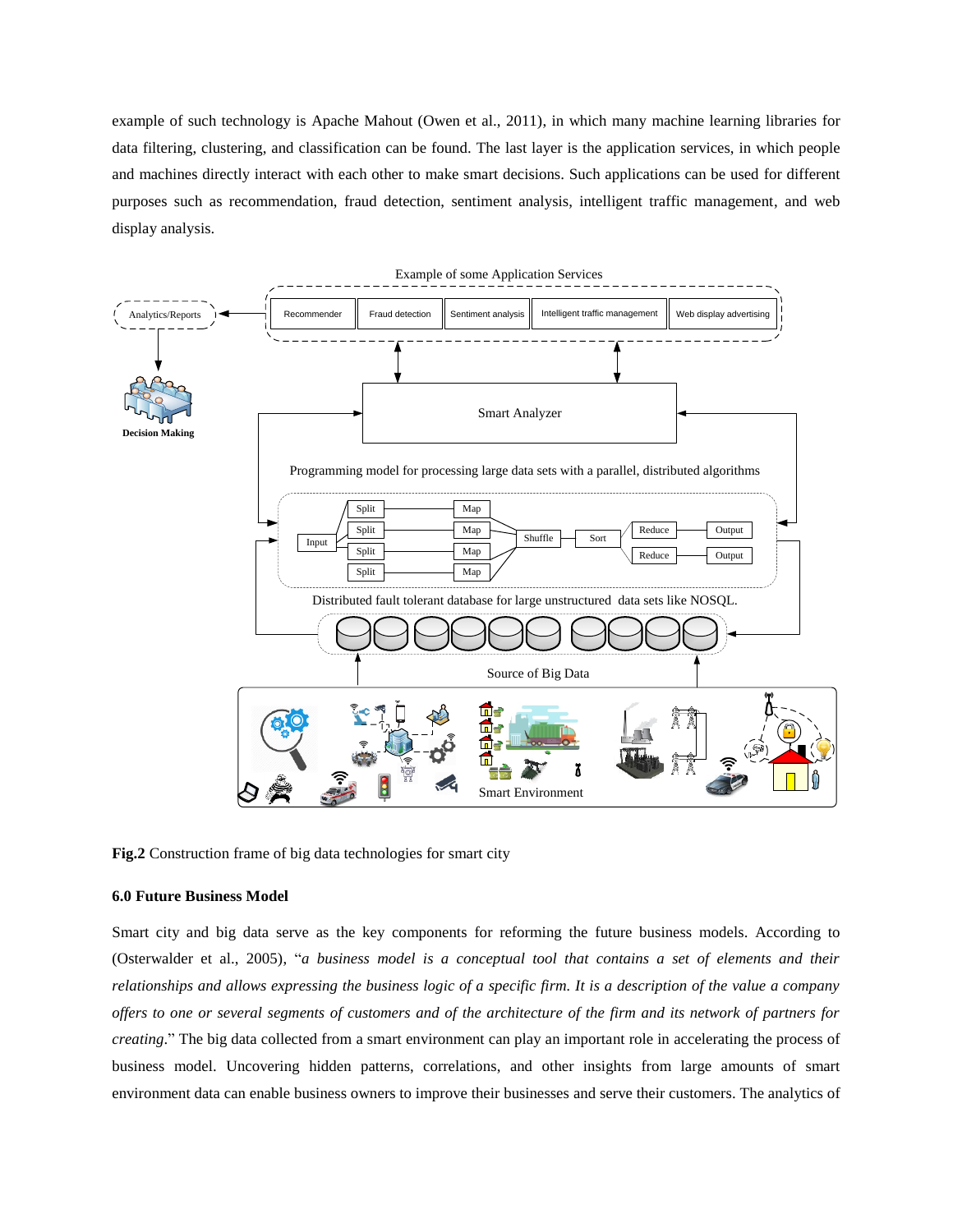data collected from the smart environment can assist in acquiring knowledge to predict market trends. Various product recommendations can be provided after analyzing seasonal variations. For promotion purposes, analytics can help in strategically placing an advertisement, thereby enabling people to make a valuable decision in terms of understanding customers and products, and can help in identifying the potential risks and opportunities for a company. Moreover, analytics can help enterprises make smart strategies after analyzing employee data. Analyzing the products that people search for and buy can help business owners increase their income by fulfilling the demands of the customers based on their needs. After analyzing the complaints datasets of customers, companies can analyze the products that lead toward revenue loss. After analyzing the big data, hypotheses can be proposed that can later be experimentally verified.



**Fig.3** Business model for big data and smart city

As shown in Figure 3, data from multiple sources are stored in a database. Such data can be used by the business intelligence and big data analytics model to predict future behavior with increasing precision, decision automation, data driven business, and performance management. The outcomes of the analysis can be shown in a form of report or alert. The dashboard is used for easy interaction with the models. The source of data, business intelligence, and analytics as well as the application layer represent the data science, which offer a set of processes and play a role in extracting insights from the unstructured big data. The ideal future business model requires a security model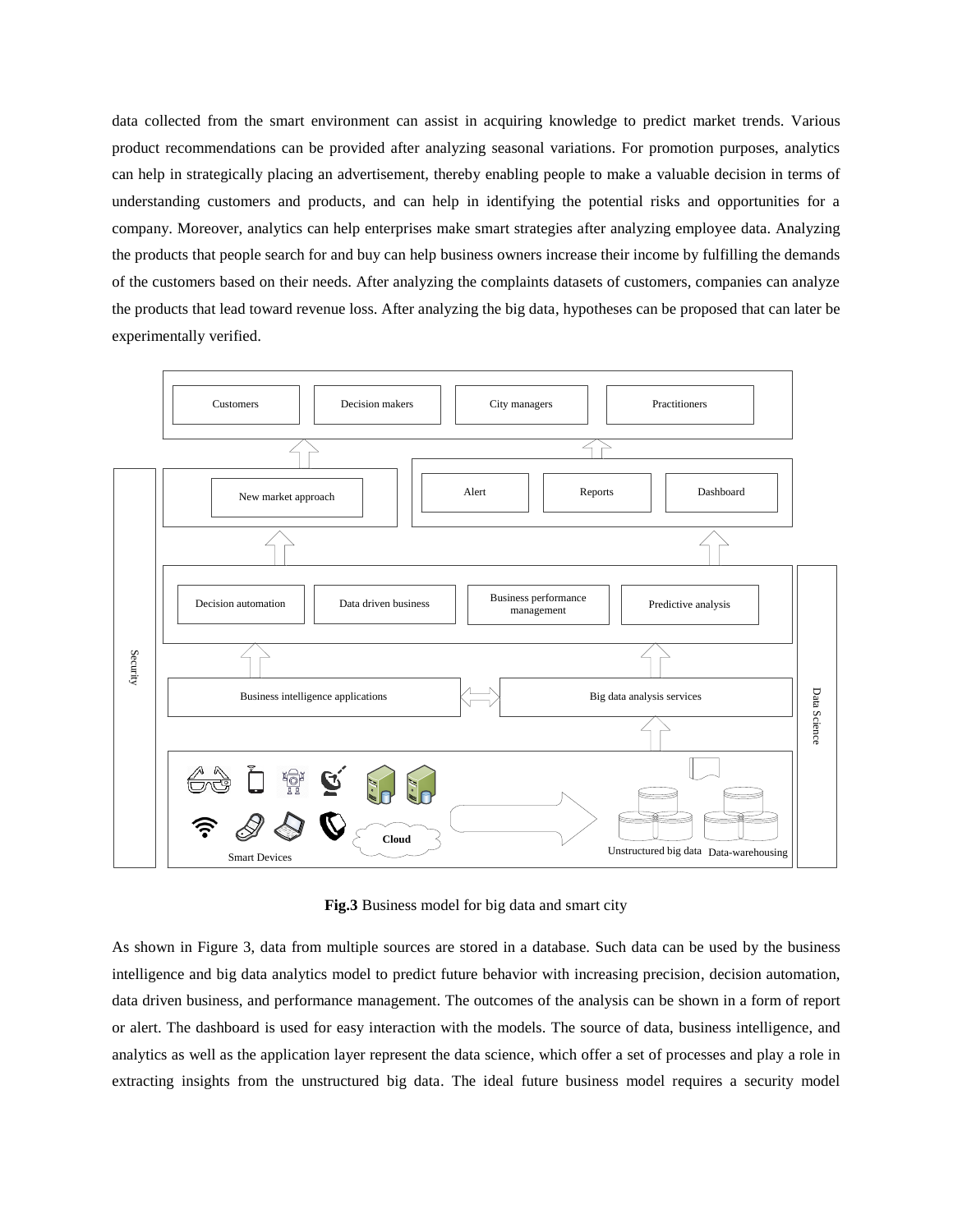throughout the processes and examines security issues from a systems perspective to provide business value to an organization.

#### **7.0 Case Studies of Smart City**

In this section, we provide certain case studies that have shown how the smart city and IoT technologies are applied as well as the amount of the data generated using such applications and technologies.

#### **7.1 City of Stockholm**

Stockholm has recently implemented smart management and smart applications to address its traffic and environmental issues. Many waste-collecting vehicles were deployed throughout the city to manage waste. However, the city faced challenges associated with waste transport and inner city traffic. Thus, half a million entries of waste fractions, weights, and locations were realized. Such a large amount of data was used to collect and analyze waste management collection data to identify the inefficiencies in waste collection routes within the city. A shared waste management vehicle fleet was recommended as a particularly good policy intervention (Shahrokni et al., 2014).

## **7.2 City of Helsinki**

The development of Helsinki as a smart city was inspired by the existence of open public data. Such data can be accessed by individuals, the academic sector, government, businesses, and research institutions. In 2013, more than 1,030 databases were made available that cover a wide range of urban phenomena, such as transport, economics, conditions, employment, and well-being. The Helsinki Region Infoshare Project is one of the pioneering open urban data platforms. The platform has recently been awarded with the European Prize for Innovation in Public Administration in the category of empowering citizens. The jury report suggests that the opening up of decisionmaking information via an electronic case management system provides citizens with a great opportunity to be significantly involved in public decision making (Caragliu et al., 2011; Catriona Manville et al., 2014).

#### **7.3 City of Copenhagen**

Many projects related to smart city solutions are analyzed for Copenhagen from two aspects, the success factors and economics. Copenhagen has been ranked eighth by Boyd Cohen in a list of smart European cities. Copenhagen aims to become the world's first carbon-neutral capital by 2025. Therefore, the city is currently implementing a range of new and innovative solutions within the fields of transport, waste, water, heating, and alternative energy sources to support this aim and to improve its sustainability through a large number of initiatives. Copenhagen has an extensive network of cycle lanes, which are still being expanded. The cycling solution is embedded in a broad concept of improving traffic in the city, for example, easy switching from bicycles to public transport and the provision of sufficient parking spaces for bicycles. This circumstance generates useful information on improvements in the cycling infrastructure and helps identify other areas for improvement (Catriona Manville et al., 2014).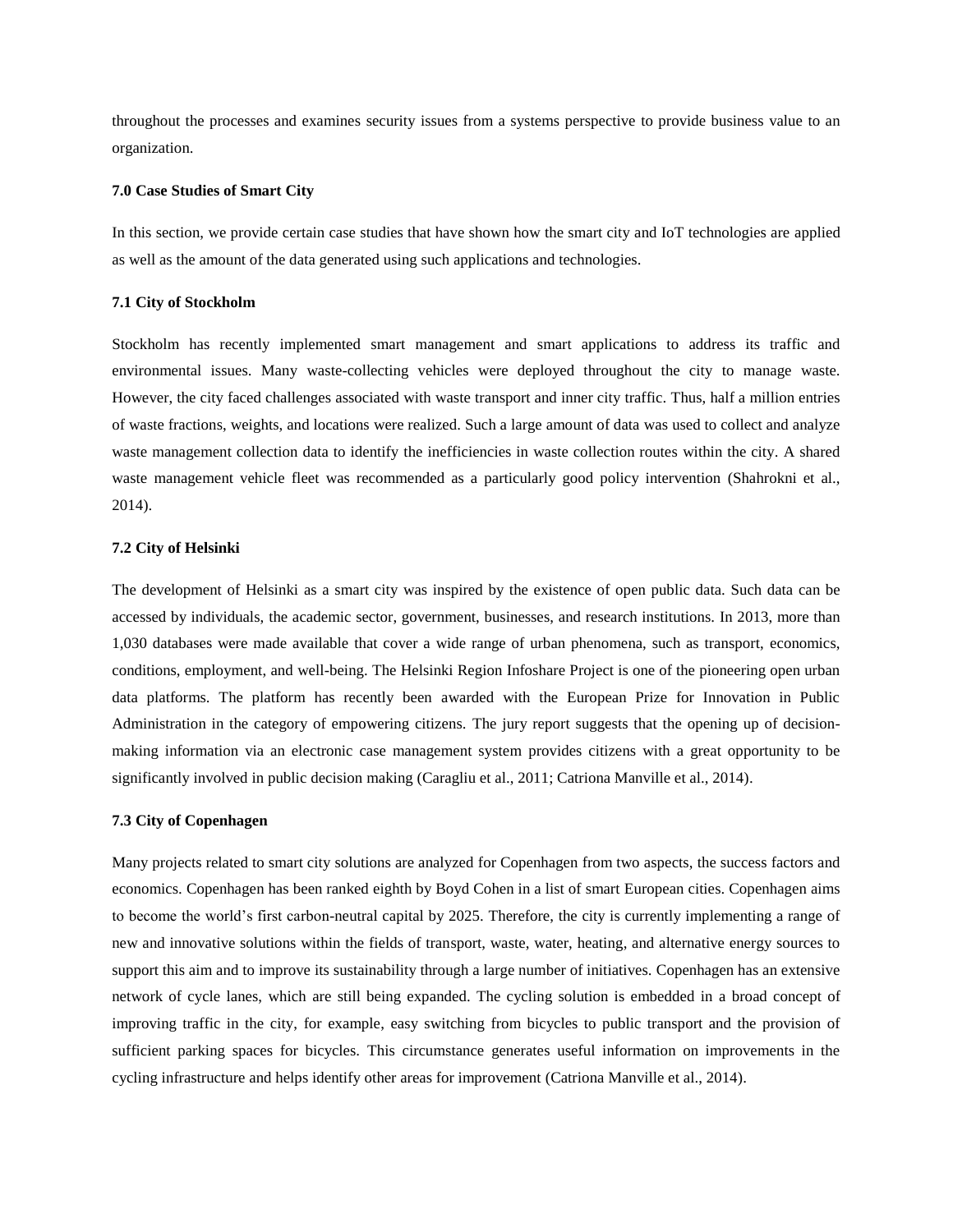#### **8.0 Research Challenges**

The age of big data in the smart city (Lohr, 2012) has opened a vast number of opportunities for new value creation. Moving forward, such progress comes with many challenges, most of which are multi-dimensional and can be addressed from different multidisciplinary perspectives. In this section, some of the key research challenges related to business and technology are presented. Our discussions of the challenges are divided in two parts. In first part, we address the challenges from the business perspective. In the second part, we address the challenges from the technological perspective.

#### **8.1 Business Challenges**

In recent years, the smart city business model has gained attention from commercial companies through the realization of a growing market for the future development of smart city technologies, and the supply of big data has increased (Kitchin, 2014). However, business leaders face the challenges of using the IoT and big data to improve their businesses. In this subsection, we highlight certain challenges related to business, which require the attention of the business owners to fully realize the benefit of big data for the smart city.

### **8.1.1 Planning**

Building an integrated master planning and control methodologies of big data for the smart city is the main challenge encountered by smart city planners. Much of the information that must be addressed will require time and money to cost effectively meet the potential future requirements. Designing a model of good practice and guidelines will help the authorities understand further the planning for smart city aspirations at minimal cost (bsi, 2016). Anthopoulos and Vakali (2012) emphasized and measured smart city and urban planning interrelation and identified the meeting points among them. The authors indicated that planning dimensions can be affected by smart city's stakeholders via participatory policy making, whereas the smart city infrastructure must be recognized and capitalized.

#### **8.1.2 Sustainability**

Real-time interaction and communication with IoT technologies, big data applications, and the huge amount of stakeholder's information can be used resiliently and sustainably, thereby allowing them to reach their full potential (Kyriazis et al., 2013). A sustainable smart city can use the power of IoT and big data to improve its services. The challenge in urban cities is to recognize the benefits of using big data to improve the quality of life for its citizens through improved decision making as well as enhanced information and customer services (Engineering, 2015). The researchers in (Vilajosana et al., 2013) pointed out that the complexity of smart city development can be attributed to the scarcity of resources to trigger infrastructural investments as well as the scaling up of the model and making it self-sustainable.

## **8.1.3 Source of Markets and Customer**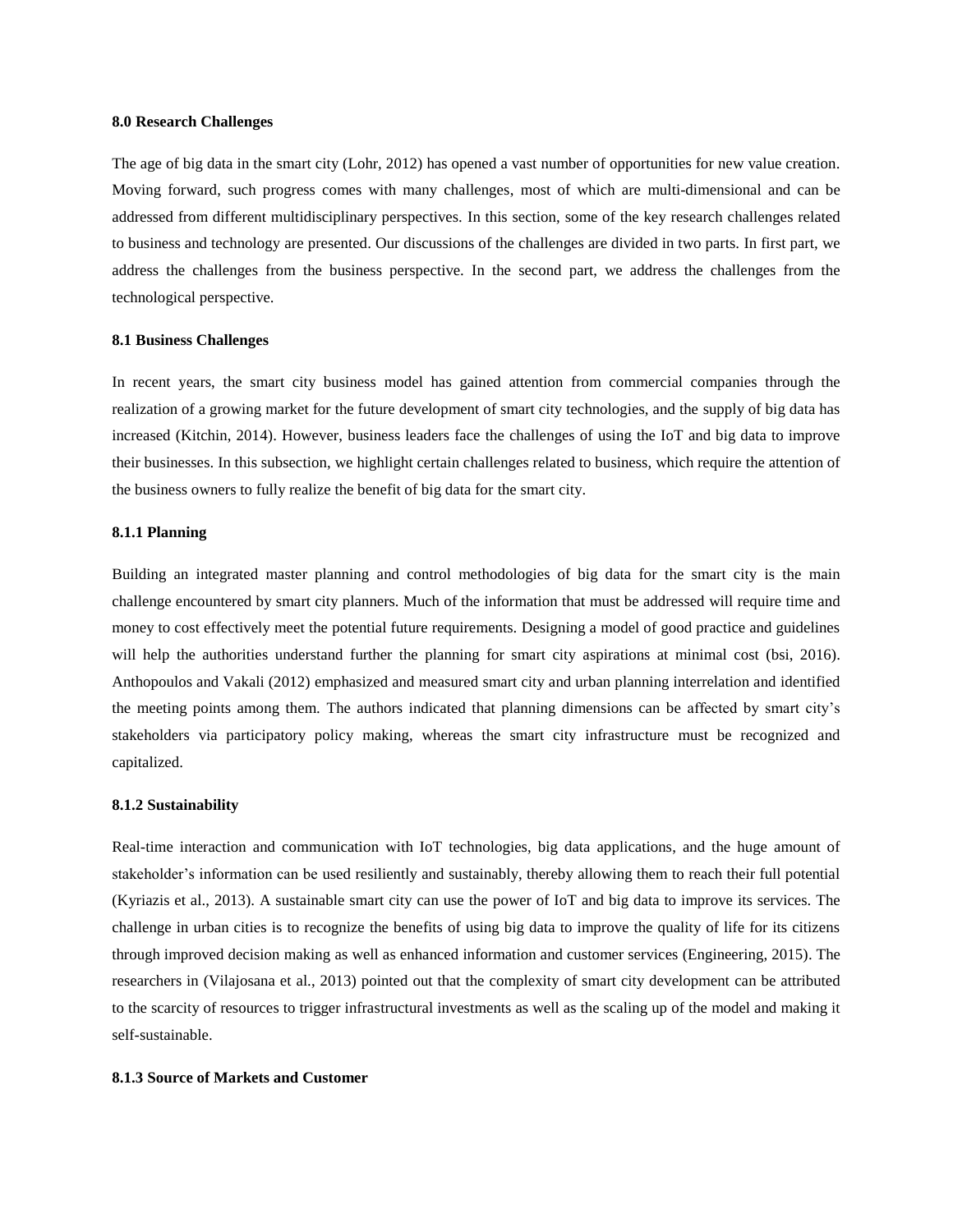New technologies can extend the reach of organizations, improve management decisions, and accelerate the development of new products and services (Bughin et al., 2010). However, the large diversity of devices and smart applications used in an urban city introduces difficulties for businesses to find the right sources of market and customers. For example, many social media applications can be used by customers daily; tracking such customers may require extra effort by the organizations to identify the right customers. Moreover, IoT has brought new challenges in terms addressing various sensors and objects.

#### **8.1.4 Cost of Acquiring Smart City**

Another challenge for smart city adoption is cost. Given that a smart city needs the integration of different components, acquiring them may be costly for the government because of the scarcity in natural and human resources (Hollands, 2015). Thus, open standard frameworks and technologies will provide cost reduction in this area (Ortiz-Rangel et al., 2015). However, efforts on open standard frameworks and technologies must be intensified. Robust open standards, which are maintained through collaboration and consensus, will facilitate interoperability and data exchange among different devices, applications, products, or services in the smart city.

#### **8.1.5Cloud computing integration**

Although cloud computing technologies promise flexibility and low costs to host big data, the integration of these technologies with IoT to realize the benefits of a smart city is a major challenge. Despite cloud computing services recently witnessing huge improvements, their adoption for smart city integration poses several issues in security, management, and open platforms (Soto et al., 2016). These issues arise because of the need to move certain data and processes out of the firewall into the cloud. A suitable cloud business framework to address issues around cloud integration (Chang, 2015a), security, management, and platform flexibility for smart city applications must be developed. Moreover, the ability to customize services based on customer recommendation or needs attracts numerous customers to such telecommunications providers, thereby generating increased revenue. Furthermore, cloud providers make money through data center colocation by hosting their systems in multiple vendor facilities, granting them ease in offering services in different or diverse geographical settings (Wood et al., 2009).

#### **8.2 Technological Challenges**

The growing demand for smart city and big data stimulates innovation, and the development of new smart applications is becoming important. However, to improve the services of the smart city, the collected data must be managed well. This subsection aims to address some of the technological challenges related to big data and smart city.

## **8.2.1 Privacy**

In the era of big data, information on individuals in the smart city is exposed to analysis, sharing, and misuse, which is a condition that gives rise to concerns about profiling, stealing, and loss of control (Tene & Polonetsky, 2012). For instance, many personally identifying data regarding citizens, such as social activities and locations, are collected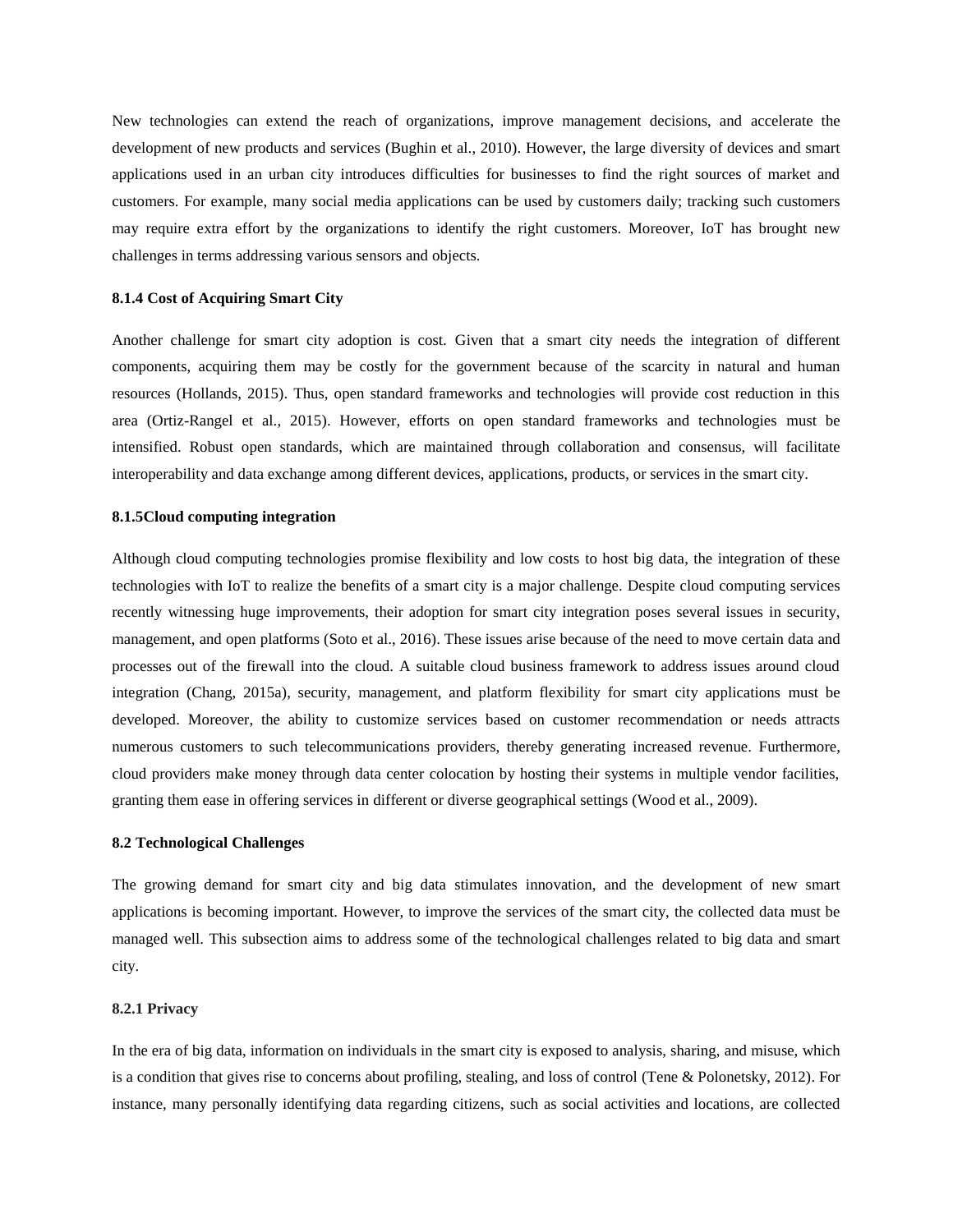every day. Although many efforts have been made to address such concern, securing the vast amount of private data collected by smart city technologies from hackers and theft is becoming a challenging problem. Moreover, although successful cyberattacks on cities remain relatively rare, smart city technologies raise a number of cyber-security concerns that require attention. The researchers in (Bello-Orgaz et al., 2016; Chang et al., 2016) identified privacy issues that may require further research in the future, such as data communication, graph matching, awareness, and evaluation of privacy preserving services. Data should be kept private; however, if data are lost or hacked, then effective services can prevent the next wave of hacking and restore service (Chang, 2015b).

#### **8.2.2 Data Analytics**

In any urban city, data analysis is considered the main source of promoting growth and wellbeing. This data come with processing challenges that must be addressed to increase citizens' quality of life and make their cities sustainable (Vincenzo Gulisano et al., 2016). In a smart city, the data are gathered from various objects; gaining insights from the data and making decisions require novel algorithms and visualization techniques, which affect smart city-focused activities (STAFF, 2015). For instance, energy or water losses caused by faulty devices can be reduced by matching the consumption measured by users' meters with that measured by other utilities' systems (Vincenzo Gulisano et al., 2016). Thus, on-the-fly processing of data becomes increasingly important, whereas traditional store-then-process approaches, in which each company retrieves its data and stores it for access it in the future, may no longer be appropriate.

## **8.2.3 Data Integration**

Smart city data encompass various data formats using a wide variety of intelligent objects embedded throughout the city. However, the vision of the smart city is to integrate such a large amount of data from multiple sources; data integration within the smart city is one of the important challenges to be addressed (Su, Li, & Fu, 2011). In recent years, several technologies have been integrated into smart cities, which reduce the technical barriers of addressing the data. Nevertheless, data quality is one of the challenging problems in any data integration mechanism, especially if the data are incorrect, missing, use the wrong format, and/or are incomplete (Gouveia et al., 2016).

#### **8.2.4 GIS-based Visualization**

Geographic information systems (GIS) are widely used for mapping and analyzing spatial data; GIS has recently gained popularity in urban planning, environmental planning, traffic monitoring, and transportation mode detection (Jin et al., 2014). Efficient GIS-based visualization is critical to smart city application because it can provide interactive and easy-to-use platforms for the users. These platforms, however, call for the integration of 3D and touch screen technologies with smart city applications. Such integration can enable policy makers to convert data into knowledge, which is critical in fast decision making (Gubbi et al., 2013). The information extracted from the modeled data will be represented based on the user's need. Creating efficient and flexible devices and software applications based on modern technologies for the smart city is indeed an interesting area toward realizing the vision of smart environment.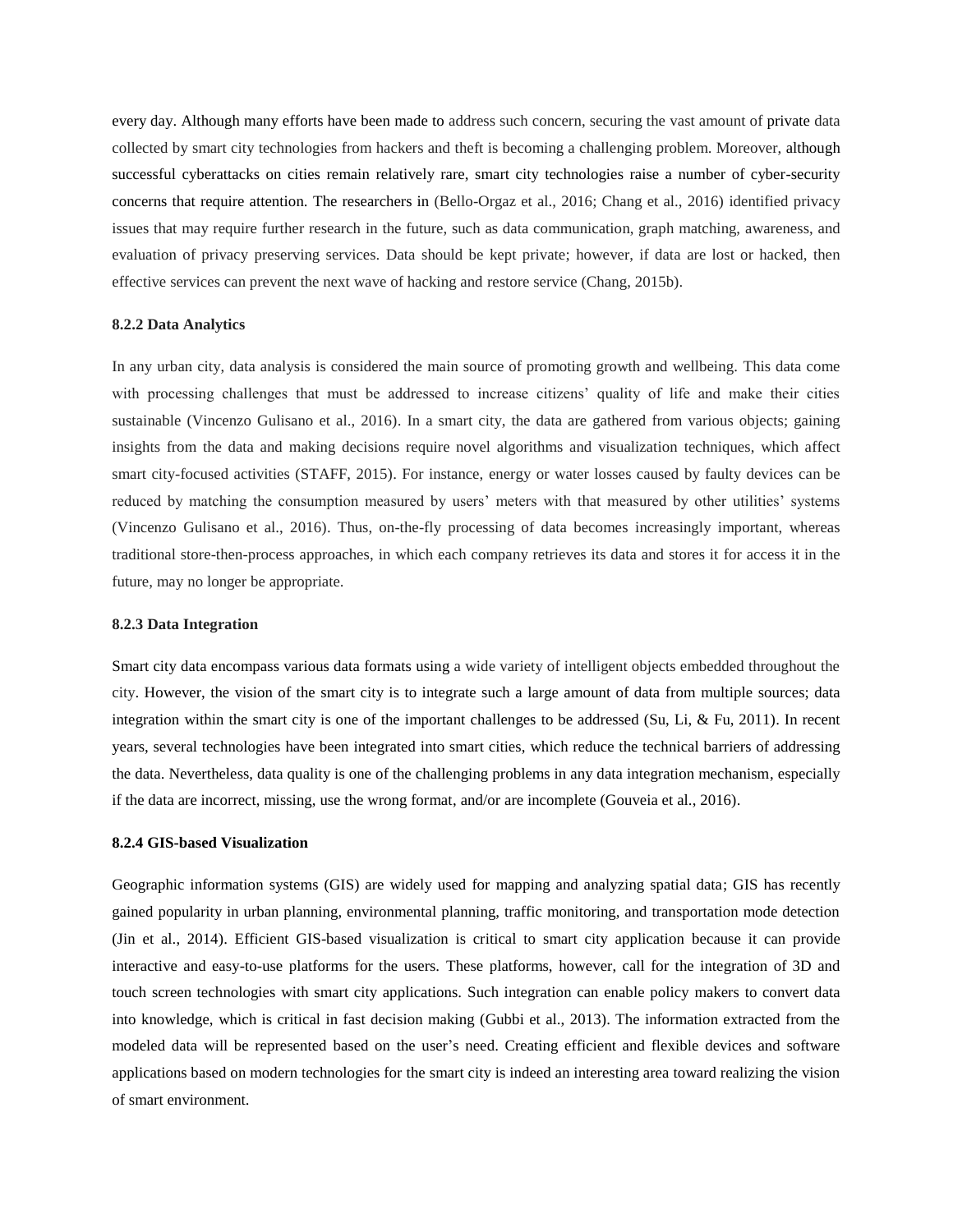## **8.2.5 QoS**

To establish a smart city, a number of technologies must be integrated. The QoS provided by different technologies is another challenge for smart city adoption (Bellavista et al., 2015). For instance, reliable, flexible, scalable, and fault-tolerant networks must not be compromised to achieve the objective of a smart city. Similarly, highly scalable data storage and processing platforms that are supported by efficient cloud-based services selection are an open challenge. The QoS provided by these technologies must be satisfactory before smart city application is fully integrated. The frameworks and methodologies for determining and applying QoS parameters in a smart city are important (Jalali et al., 2015).

## **8.2.6 Computational Intelligence Algorithms for Smart City Big Data Analytics**

Computational intelligence algorithms, such as neural network, genetic algorithm, artificial bee colony and particle swarm optimization, cuckoo search algorithm, flower pollination algorithm, chicken swarm optimization, and bat algorithm, are effective, efficient, and robust in knowledge engineering, which comprises soft computing, machine learning, and data mining (Jin et al., 2014; Tsihrintzis et al., 2016). However, the effectiveness, efficiency, and robustness of computational intelligence algorithms are limited to small data sets (Tsai et al., 2014). As such, these algorithms are inapplicable in smart city big data analytics. The big data generated from the smart city has rendered the existing computational intelligence algorithms irrelevant in big data analytics. When the capacity of the data set increases, the effectiveness, efficiency, and robustness of the computational intelligence algorithms normally diminish, thereby making them inappropriate for exploring knowledge in big data generated from the smart city (Singh et al., 2014).

#### **9.0 Conclusions**

The significant increase in connected devices in urban cities has led to the rapid growth of data, which has elicited the attention of many researchers in different research domains. This paper aims to offer a comprehensive view of the role of big data in a smart city. In this context, we discussed the enabling technologies used in the smart city. The future business model and architecture with the aim of managing big data for smart city were also proposed, and the applications of the smart cities in which big data analytics can play an important role were discussed. Different case studies were also examined. Finally, several open research challenges were explained to provide the research directions to the new researchers in the domain. Big data can play an important role in terms of gaining valuable information and for decision-making purposes. However, big data research in a smart city is in its infancy and the discussed challenges that remain to be addressed make it a practical field.

## **Acknowledgment**

This work is fully funded by Malaysian Ministry of Higher Education under the University of Malaya High Impact Research Grant UM.C/625/1/HIR/MOE/FCSIT/03 and RP012C-13AFR.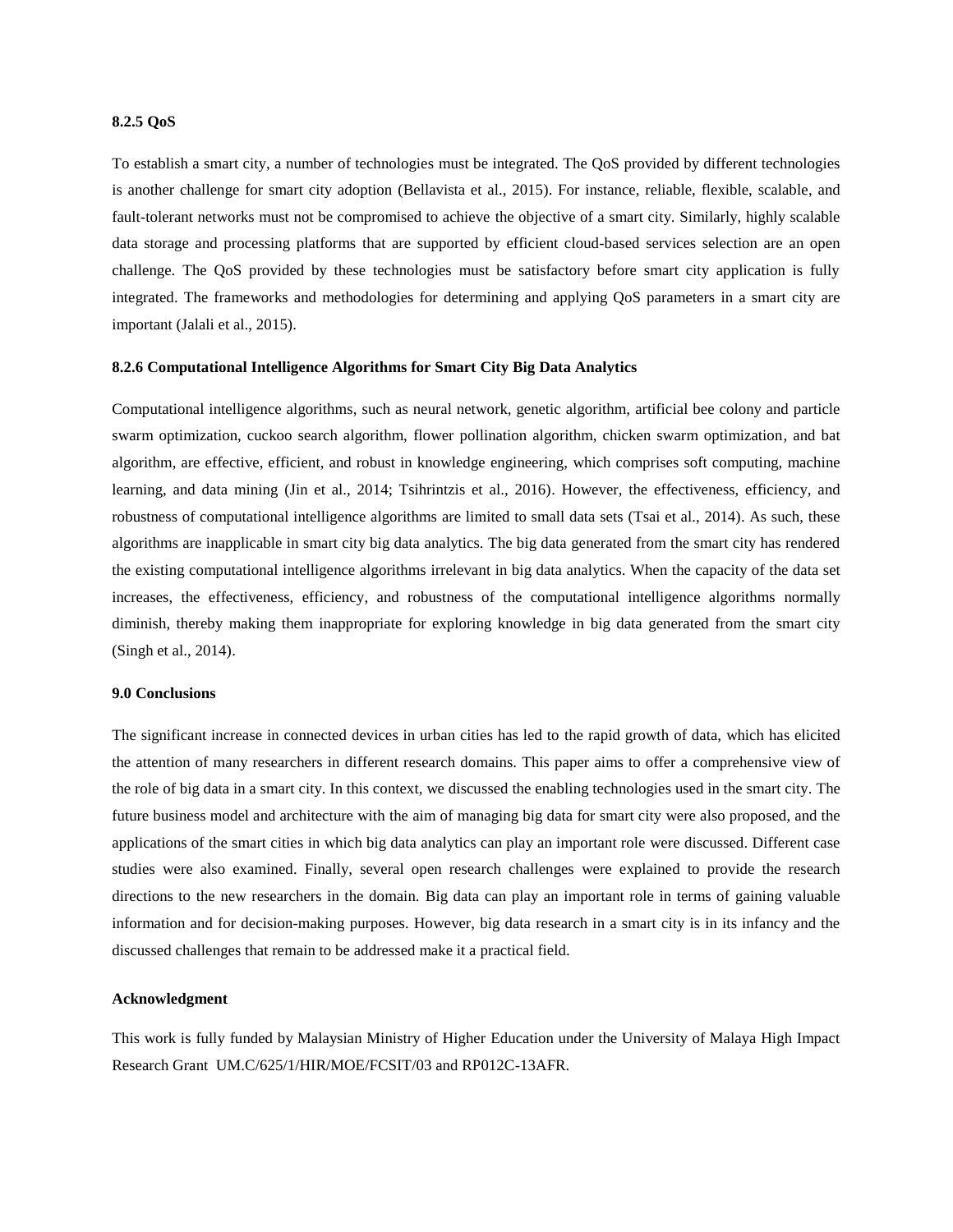## **Reference**

- Abdalla, I., & Venkatesan, S. (2012). Remote Subscription Management of M2M Terminals in 4G Cellular Wireless Networks. *Proceedings of the 37th Annual Ieee Conference on Local Computer Networks (Lcn 2012)*, 869- 877.
- Adeli, H., & Jiang, X. (2009). *Intelligent infrastructure: neural networks, wavelets, and chaos theory for intelligent transportation systems and smart structures*: Crc Press.
- Ahmad, M. (2015). 4G and 5G wireless: How they are alike and how they differ. from <http://www.androidauthority.com/4g-and-5g-wireless-how-they-are-alike-and-how-they-differ-615709/>
- Al Nuaimi, E., Al Neyadi, H., Mohamed, N., & Al-Jaroodi, J. (2015). Applications of big data to smart cities. *Journal of Internet Services and Applications, 6*(1), 1-15.
- Anthopoulos, L. G., & Vakali, A. (2012). Urban planning and smart cities: Interrelations and reciprocities *The Future Internet* (pp. 178-189): Springer.
- Armbrust, M., Fox, A., Griffith, R., Joseph, A. D., Katz, R., Konwinski, A., . . . Stoica, I. (2010). A view of cloud computing. *Communications of the ACM, 53*(4), 50-58.
- Atzori, L., Iera, A., & Morabito, G. (2010). The internet of things: A survey. *Computer networks, 54*(15), 2787- 2805.
- Batty, M. (2013). Big data, smart cities and city planning. *Dialogues in Human Geography, 3*(3), 274-279.
- Bellavista, P., Corradi, A., & Reale, A. (2015). Quality-of-Service in Data Center Stream Processing for Smart City Applications *Handbook on Data Centers* (pp. 1047-1076): Springer.
- Bello-Orgaz, G., Jung, J. J., & Camacho, D. (2016). Social big data: Recent achievements and new challenges. *Information Fusion, 28*, 45-59.
- Borgia, E. (2014). The Internet of Things vision: Key features, applications and open issues. *Computer Communications, 54*, 1-31.
- bsi. (2016). PD 8101 Smart city planning guidelines. Retrieved 25 April 2016, 2016, from [http://www.bsigroup.com/en-GB/smart-cities/Smart-Cities-Standards-and-Publication/PD-8101-smart](http://www.bsigroup.com/en-GB/smart-cities/Smart-Cities-Standards-and-Publication/PD-8101-smart-cities-planning-guidelines/)[cities-planning-guidelines/](http://www.bsigroup.com/en-GB/smart-cities/Smart-Cities-Standards-and-Publication/PD-8101-smart-cities-planning-guidelines/)
- Bughin, J., Chui, M., & Manyika, J. (2010). Clouds, big data, and smart assets: Ten tech-enabled business trends to watch. *McKinsey Quarterly, 56*(1), 75-86.
- Caragliu, A., Del Bo, C., & Nijkamp, P. (2011). Smart cities in Europe. *Journal of urban technology, 18*(2), 65-82.
- Catriona Manville, Gavin Cochrane, Jonathan Cave, Jeremy Millard, Jimmy Kevin Pederson, Rasmus Kåre Thaarup, . . . Bas Kotterink. (2014). Mapping smart cities in the EU. Retrieved 4/11/2016, 2016, from <http://www.smartcities.at/assets/Publikationen/Weitere-Publikationen-zum-Thema/mappingsmartcities.pdf>
- Chang, V. (2015a). *A proposed cloud computing business framework*: Nova Science Publisher.
- Chang, V. (2015b). Towards a Big Data system disaster recovery in a Private Cloud. *Ad Hoc Networks, 35*, 65-82. doi:<http://dx.doi.org/10.1016/j.adhoc.2015.07.012>
- Chang, V., Bacigalupo, D., Wills, G., & Roure, D. D. (2010). *A Categorisation of Cloud Computing Business Models*. Paper presented at the Proceedings of the 2010 10th IEEE/ACM International Conference on Cluster, Cloud and Grid Computing.
- Chang, V., Ramachandran, M., Yao, Y., Kuo, Y.-H., & Li, C.-S. (2016). A resiliency framework for an enterprise cloud. *International Journal of Information Management, 36*(1), 155-166.
- Chang, V., Walters, R. J., & Wills, G. (2013). The development that leads to the Cloud Computing Business Framework. *International Journal of Information Management, 33*(3), 524-538. doi: <http://dx.doi.org/10.1016/j.ijinfomgt.2013.01.005>
- Chang, V., Wills, G., & Roure, D. D. (2010, 5-10 July 2010). *A Review of Cloud Business Models and Sustainability.* Paper presented at the 2010 IEEE 3rd International Conference on Cloud Computing.
- Chen, M., Mao, S., & Liu, Y. (2014). Big data: A survey. *Mobile Networks and Applications, 19*(2), 171-209.
- Chen, S.-y., Song, S.-f., Li, L., & Shen, J. (2009). Survey on smart grid technology. *Power System Technology, 33*(8), 1-7.
- Chourabi, H., Nam, T., Walker, S., Gil-Garcia, J. R., Mellouli, S., Nahon, K., . . . Scholl, H. J. (2012). *Understanding smart cities: An integrative framework.* Paper presented at the System Science (HICSS), 2012 45th Hawaii International Conference on.
- Dargie, W. W., & Poellabauer, C. (2010). *Fundamentals of wireless sensor networks: theory and practice*: John Wiley & Sons.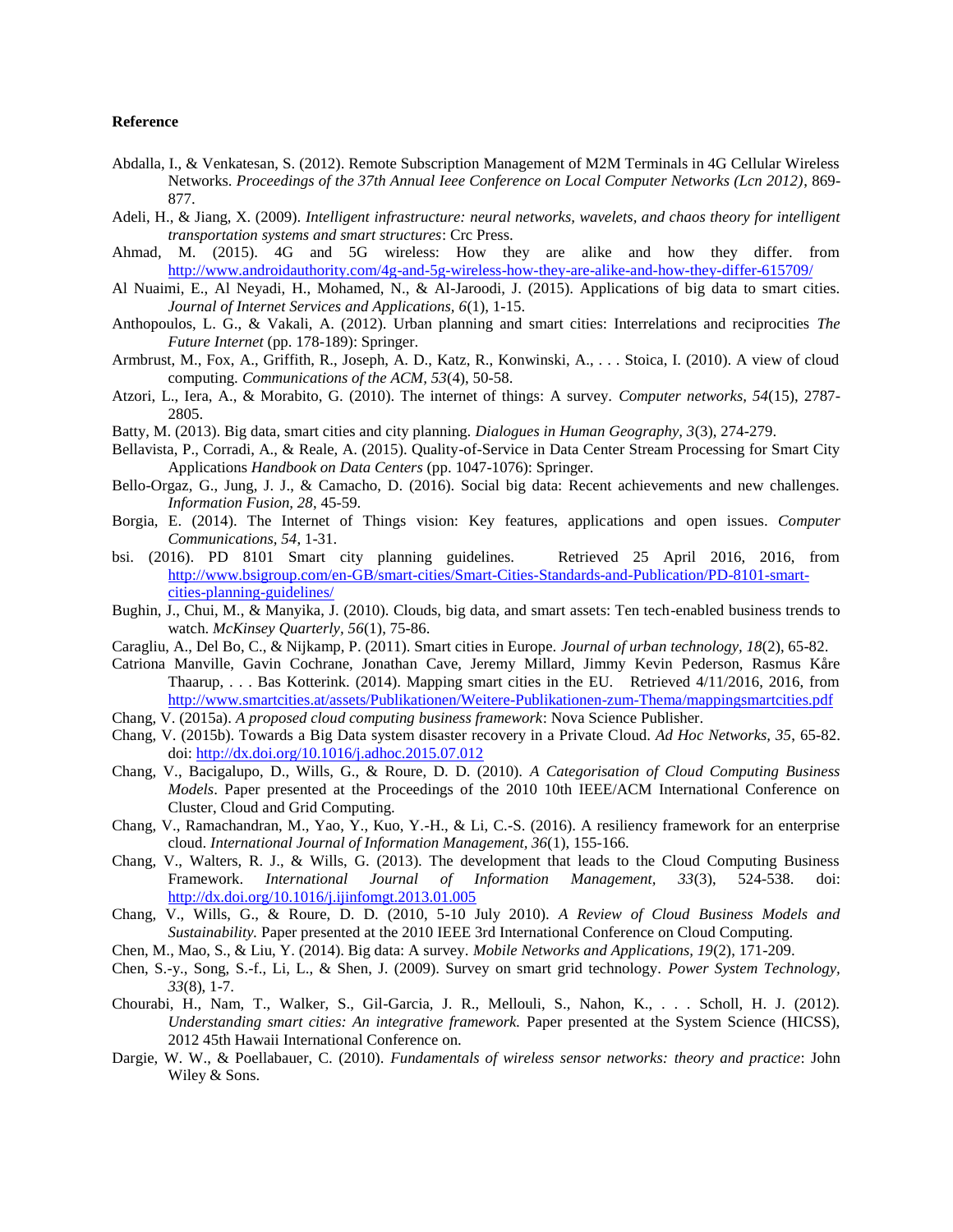- Dean, J., & Ghemawat, S. (2008). MapReduce: simplified data processing on large clusters. *Communications of the ACM, 51*(1), 107-113.
- Demirkan, H. (2013). A smart healthcare systems framework. *It Professional, 15*(5), 38-45.
- Dobre, C., & Xhafa, F. (2014). Intelligent services for big data science. *Future Generation Computer Systems, 37*, 267-281.
- Engineering, S. o. C. M. a. (2015). Smart and Sustainable': Using Big Data to Improve Peoples' Lives in Cities. Retrieved 26 April 2016, 2016, from https:/[/www.reading.ac.uk/CME/NewsItems/cme-news-](http://www.reading.ac.uk/CME/NewsItems/cme-news-SmartandSustainableUsingBigDatatoImprovePeoplesLivesinCities.aspx)[SmartandSustainableUsingBigDatatoImprovePeoplesLivesinCities.aspx](http://www.reading.ac.uk/CME/NewsItems/cme-news-SmartandSustainableUsingBigDatatoImprovePeoplesLivesinCities.aspx)
- Fan, W., & Bifet, A. (2013). Mining big data: current status, and forecast to the future. *ACM SIGKDD Explorations Newsletter, 14*(2), 1-5.
- George, L. (2011). *HBase: the definitive guide*: " O'Reilly Media, Inc.".
- Gouveia, J. P., Seixas, J., & Giannakidis, G. (2016). *Smart City Energy Planning: Integrating Data and Tools.* Paper presented at the Proceedings of the 25th International Conference Companion on World Wide Web.
- Gubbi, J., Buyya, R., Marusic, S., & Palaniswami, M. (2013). Internet of Things (IoT): A vision, architectural elements, and future directions. *Future Generation Computer Systems, 29*(7), 1645-1660.
- Hashem, I. A. T., Anuar, N. B., Gani, A., Yaqoob, I., Xia, F., & Khan, S. U. (2016). MapReduce: Review and open challenges. *Scientometrics*, 1-34. doi: 10.1007/s11192-016-1945-y
- Hashem, I. A. T., Yaqoob, I., Anuar, N. B., Mokhtar, S., Gani, A., & Khan, S. U. (2015). The rise of "big data" on cloud computing: review and open research issues. *Information Systems, 47*, 98-115. doi: <http://dx.doi.org/10.1016/j.is.2014.07.006>
- Hawilo, H., Shami, A., Mirahmadi, M., & Asal, R. (2014). NFV: state of the art, challenges, and implementation in next generation mobile networks (vEPC). *Network, IEEE, 28*(6), 18-26.
- Hollands, R. G. (2015). Critical interventions into the corporate smart city. *Cambridge Journal of Regions, Economy and Society, 8*(1), 61-77.
- Jalali, R., El-Khatib, K., & McGregor, C. (2015). *Smart city architecture for community level services through the internet of things.* Paper presented at the Intelligence in Next Generation Networks (ICIN), 2015 18th International Conference on.
- Jimenez, C. E., Solanas, A., & Falcone, F. (2014). E-government interoperability: Linking open and smart government. *Computer, 47*(10), 22-24.
- Jin, J., Gubbi, J., Marusic, S., & Palaniswami, M. (2014). An information framework for creating a smart city through internet of things. *Internet of Things Journal, IEEE, 1*(2), 112-121.
- Ju, G., Cheng, M., Xiao, M., Xu, J., Pan, K., Wang, X., . . . Shi, F. (2013). Smart Transportation Between Three Phases Through a Stimulus‐Responsive Functionally Cooperating Device. *Advanced Materials, 25*(21), 2915-2919.
- Kang, Y.-S., Park, I.-H., Rhee, J., & Lee, Y.-H. (2016). MongoDB-Based Repository Design for IoT-Generated RFID/Sensor Big Data. *Ieee Sensors Journal, 16*(2), 485-497. doi: 10.1109/jsen.2015.2483499
- Khan, N., Yaqoob, I., Hashem, I. A. T., Inayat, Z., Mahmoud Ali, W. K., Alam, M., . . . Gani, A. (2014). Big Data: Survey, Technologies, Opportunities, and Challenges. *The Scientific World Journal, 2014*, 18. doi: 10.1155/2014/712826
- Kitchin, R. (2014). The real-time city? Big data and smart urbanism. *GeoJournal, 79*(1), 1-14.
- Kyriazis, D., Varvarigou, T., Rossi, A., White, D., & Cooper, J. (2013). *Sustainable smart city IoT applications: Heat and electricity management & Eco-conscious cruise control for public transportation.* Paper presented at the World of Wireless, Mobile and Multimedia Networks (WoWMoM), 2013 IEEE 14th International Symposium and Workshops on a.
- Lai, C. S., & McCulloch, M. D. (2015). Big Data Analytics for Smart Grid. Retrieved 4/23/2016, 2016, from <http://smartgrid.ieee.org/newsletters/october-2015/big-data-analytics-for-smart-grid>
- Lee, J.-S., Su, Y.-W., & Shen, C.-C. (2007). *A comparative study of wireless protocols: Bluetooth, UWB, ZigBee, and Wi-Fi.* Paper presented at the Industrial Electronics Society, 2007. IECON 2007. 33rd Annual Conference of the IEEE.
- Lohr, S. (2012). The age of big data. *New York Times, 11*.
- Meijer, A., & Bolívar, M. P. R. (2015). Governing the smart city: a review of the literature on smart urban governance. *International Review of Administrative Sciences*, 0020852314564308.
- Mell, P., & Grance, T. (2011). The NIST definition of cloud computing.
- Morabito, V. (2015). Big Data and Analytics for Government Innovation *Big Data and Analytics* (pp. 23-45): Springer.